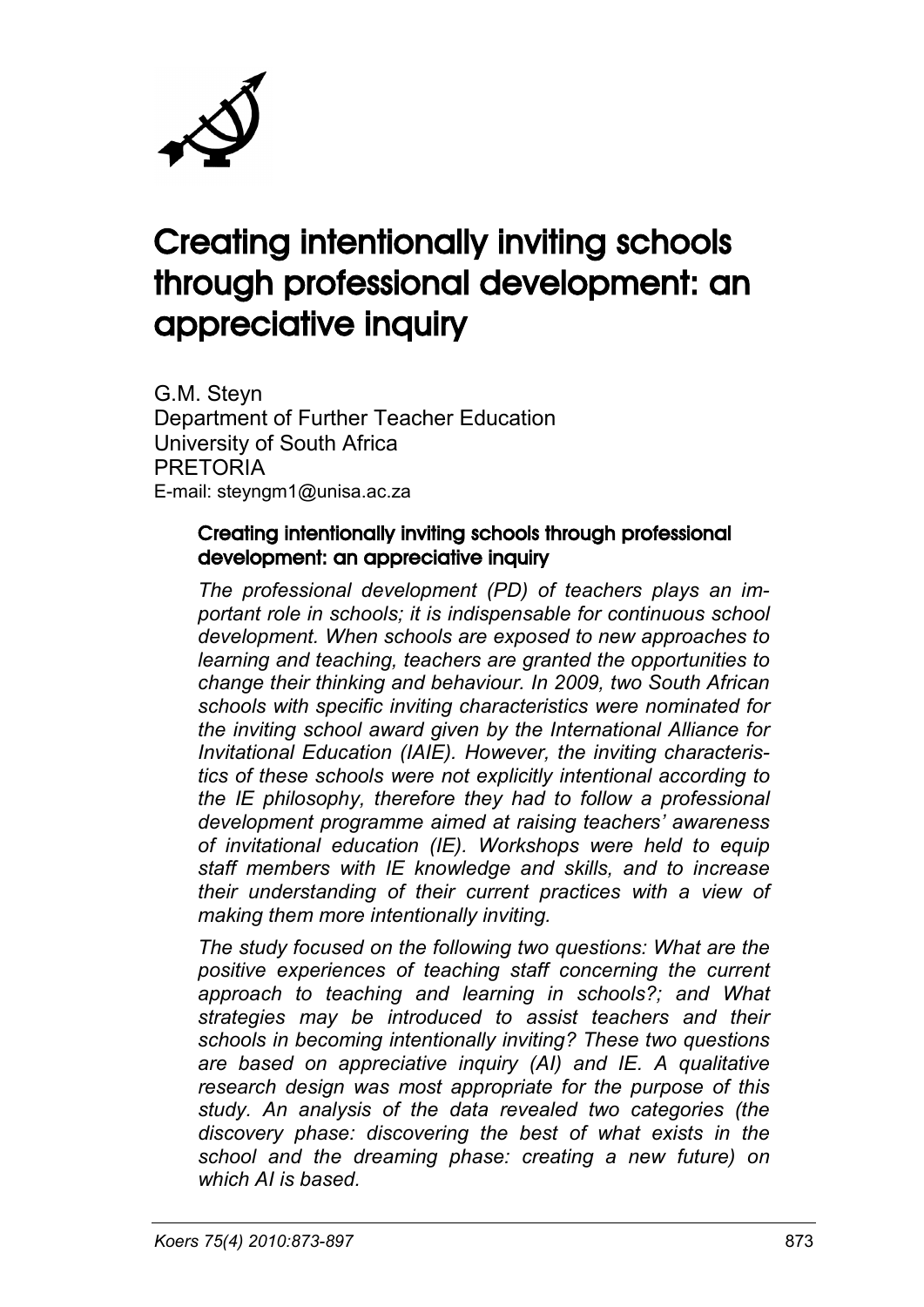#### Die skepping van doelbewus-uitnodigende skole deur middel van professionele ontwikkeling: 'n waarderende ondersoek

*Die professionele ontwikkeling (PO) van onderwysers is baie belangrik in skole, aangesien dit noodsaaklik is vir voortdurende skoolontwikkeling. Wanneer skole kennis maak met nuwe onderrig- en leerbenaderings, kry onderwysers die geleentheid om hulle denke en gedrag te verander. Twee Suid-Afrikaanse skole met bepaalde uitnodigende kenmerke is aan die einde van 2009 genomineer vir die International Alliance for Invitational Education (IAIE) se toekenning aan uitnodigende skole. Hierdie skole het hulle nie doelbewus daarop toegespits om meer uitnodigend te wees in ooreenstemming met die filosofie van uitnodigende onderwys nie en moes daarom 'n professionele ontwikkelingsprogram volg waartydens onderwysers bewus gemaak is van uitnodigende onderrig ("invitational education" [IE]). Die werkswinkels waaruit die program bestaan het, was daarop gemik om onderwysers toe te rus met IE-kennis en -vaardighede, en om 'n begrip van hulle huidige werkswyses te bewerkstellig, sodat hulle doelbewus meer uitnodigend te werk kon gaan. Die studie het op die volgende twee vrae gefokus: Wat is die onderrigpersoneel se positiewe ervarings van die heersende benadering tot onderrig en leer in die skool?; en Watter strategieë kan onderwysers implementeer sodat hulle en hulle skole meer doelbewus uitnodigend kan word? Hierdie twee vrae vind hulle grondslag in die waarderingsondersoek ("appreciative inquiry" [AI]) en in IE. 'n Kwalitatiewe navorsingsontwerp was geskik vir die studie. Twee kategorieë wat op AI gegrond is (die ontdekkingsfase: ontdekking van die beste wat in die skool bestaan en die droomfase: skepping van 'n nuwe toekoms) het aan die lig gekom tydens die ontleding van die data.*

# 1. Introduction

Current research reveals that professional development (PD) is the key to improved teaching and learning environments in schools (Negrioni, 2005; Meiers & Ingvarson, 2005; Desimone *et al.*, 2006; Smith & Gillespie, 2007; Vemić, 2007:209). Other studies confirm the significance of PD, "… where it is identified and implemented within the school context to meet the needs of their teachers and students, for the continuous improvement of professional practice" (Australia, 2008). PD is also indispensable to continuous school development and ultimately to improving learner performance (Hong Kong, 2006:1). In this regard Doring (2002:6) states that the "… challenge for schools is to enact a deliberate, effective learning culture". When schools are exposed to new approaches emerging from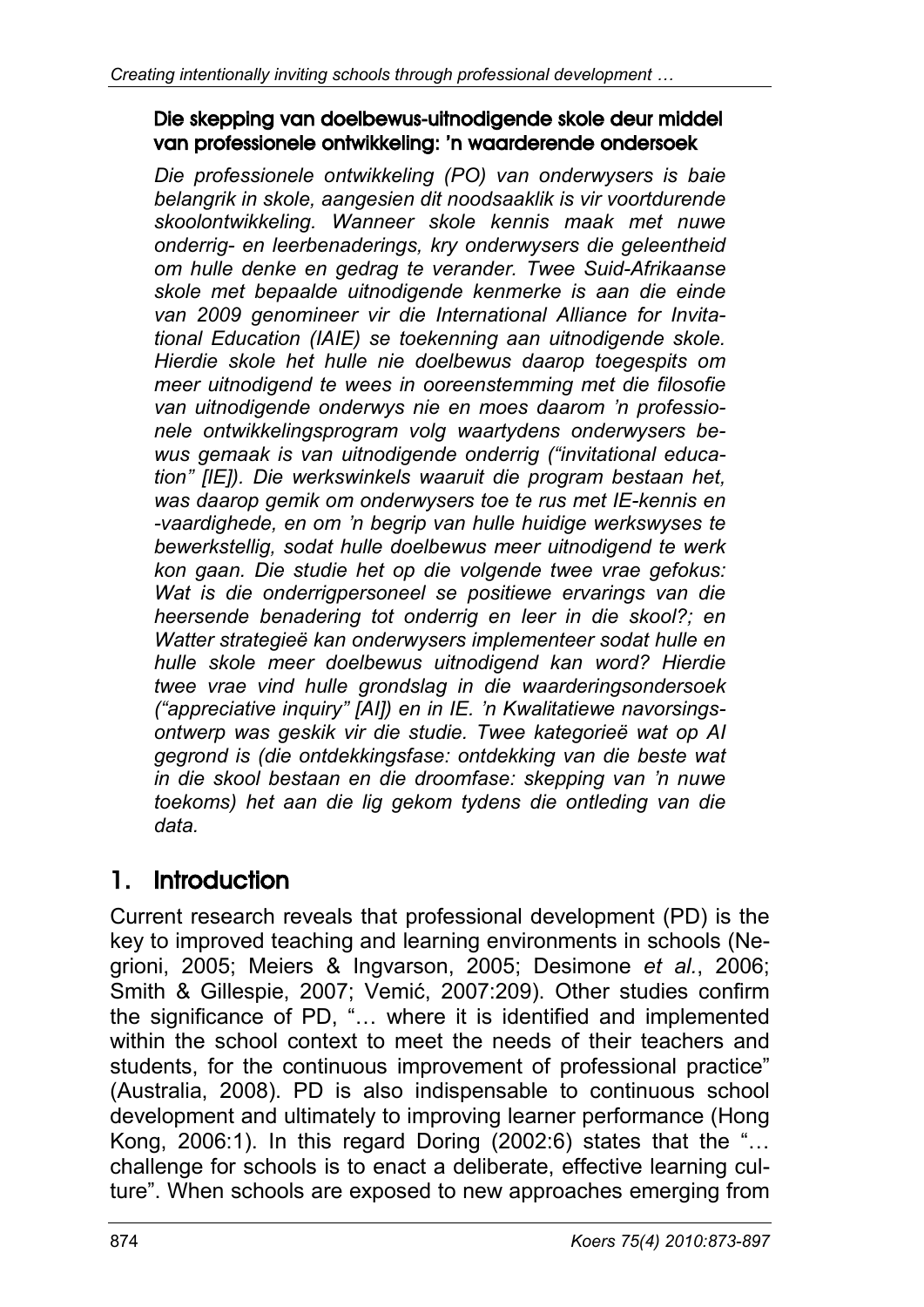research and developments, teachers may change their thinking and behaviour in their approach to teaching, which may lead to learner improvement (Smith & Gillespie, 2007:215).

The job-embedded professional development model shows that PD is located within local contexts such as schools as part of an attempt to establish ongoing professional communities (Galloway, 2004; Smith & Gillespie, 2007). This model is based on the belief that "… one cannot take individual teachers out of their environment, train and change them, then put them back into the same environment and expect them to change that environment" (Smith & Gillespie, 2007:233). Furthermore, learning in professional communities takes place at three levels: the individual, workplace and school levels (Anon., 2007). Invitational education (IE) as an example of a professional development programme for schools that is maintained by the International Alliance for Invitational Education (IAIE) as a means of transforming school climates and classrooms with a view to improve student performance (Asbill & Gonzalez, 2000:24).

Although teachers' PD has long been the focus of research, a great deal still needs to be learnt about staff experiences of professional growth in the school (Kitchen, 2009:46). Consistent guidelines for PD planning and implementation that may develop the school are emerging from the body of research on PD. In essence, PD can be viewed as the "… bridge between where [we] are now and where [we] need to be to meet the new challenges of guiding all students in achieving higher standards of learning and development" (Building bridges as quoted in Anon., 2007). The purpose of this study is to describe how schools can become intentionally inviting in terms of their current approach to teaching and learning. It addresses the following two questions: What are the positive experiences of teaching staff concerning the current approach to teaching and learning in the schools?; and What strategies may be introduced to assist teachers and their schools to become intentionally inviting? These two questions are firmly based on appreciative inquiry (AI) and invitational education (IE). AI strives to build on what works satisfactorily in situations and organisations (Bushe, 2007:33; Billings & Kowalski, 2008) and therefore views questions in "a significantly different way" (Preskill & Catsambas, 2006:1). Although research on the PD of staff is often done in a problem-based context, this study uses a different and more positive approach. By determining which aspects in the school meet the requirements of the IE model, the AI model can build on the best practices of the past with a view to improving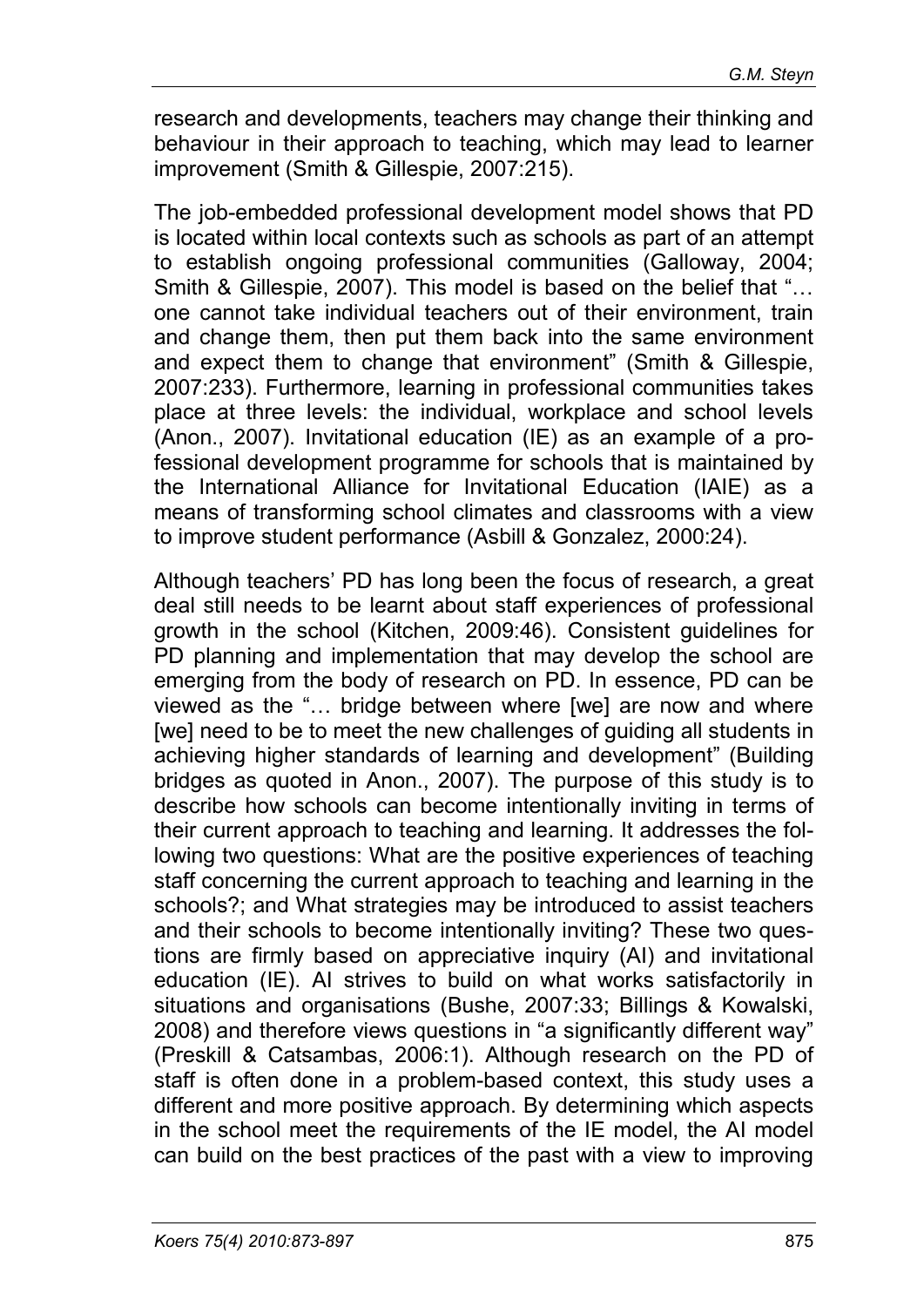teachers' attitudes and behaviour as well as the school culture and ensuring that they become intentionally inviting.

# 2. Conceptual framework

Invitational education (IE) is regarded as a philosophy and a set of activities aimed at promoting a total school climate that is welcoming and that intentionally energises people to realise their individual and collective potential (Purkey & Aspy, 2003; Novak & Purkey, 2001). For more than two decades, supporters of Invitational Education have been advocating for schools and educational institutions where *all* learners feel welcome and are invited to succeed. Currently Invitational Education is actively practised in many schools in the world (Hunter & Smith, 2007:8). Studies show how IE facilitates the achievement of learners' personal potential and changes forces in schools that could destroy such potential (Hunter & Smith, 2007; Gresham, 2007). According to the IE approach, everything in and around schools, including every individual, either adds to or subtracts from the process of being "a beneficial presence in the life of oneself and others, personally and professionally" (Purkey & Aspy, 2003:148). This implies that staff should be equipped with the knowledge, skills and attitudes to realise and maintain an atmosphere that invites human interaction in the school. It is based on certain key aspects that involve communicating caring and appropriate messages intended to invite the development of human potential (Novak & Purkey, 2001; Kok & Van der Merwe, 2002). These assumptions are (Purkey & Aspy, 2003; Schmidt, 2004; Hunter & Smith, 2007) as follows:

- *Respect.* People are able, valuable and responsible, and should be treated accordingly. Respect starts with self-respect that develops integrity and unites a person's thoughts, feelings and actions in a new cycle of personal empowerment (Dreher, 2002: 207).
- *Trust.* Education is a collaborative, cooperative activity. To promote interdependency education has to involve everyone, because people are fundamentally interdependent. Through interpersonal communication an atmosphere of trust may be enhanced, that will enable people to share information and work together to promote the school's effectiveness (Dreher, 2002:209).
- *Optimism.* People possess untapped potential in all areas of development. If staff members are optimistic about what individual learners can become, they need to create an environment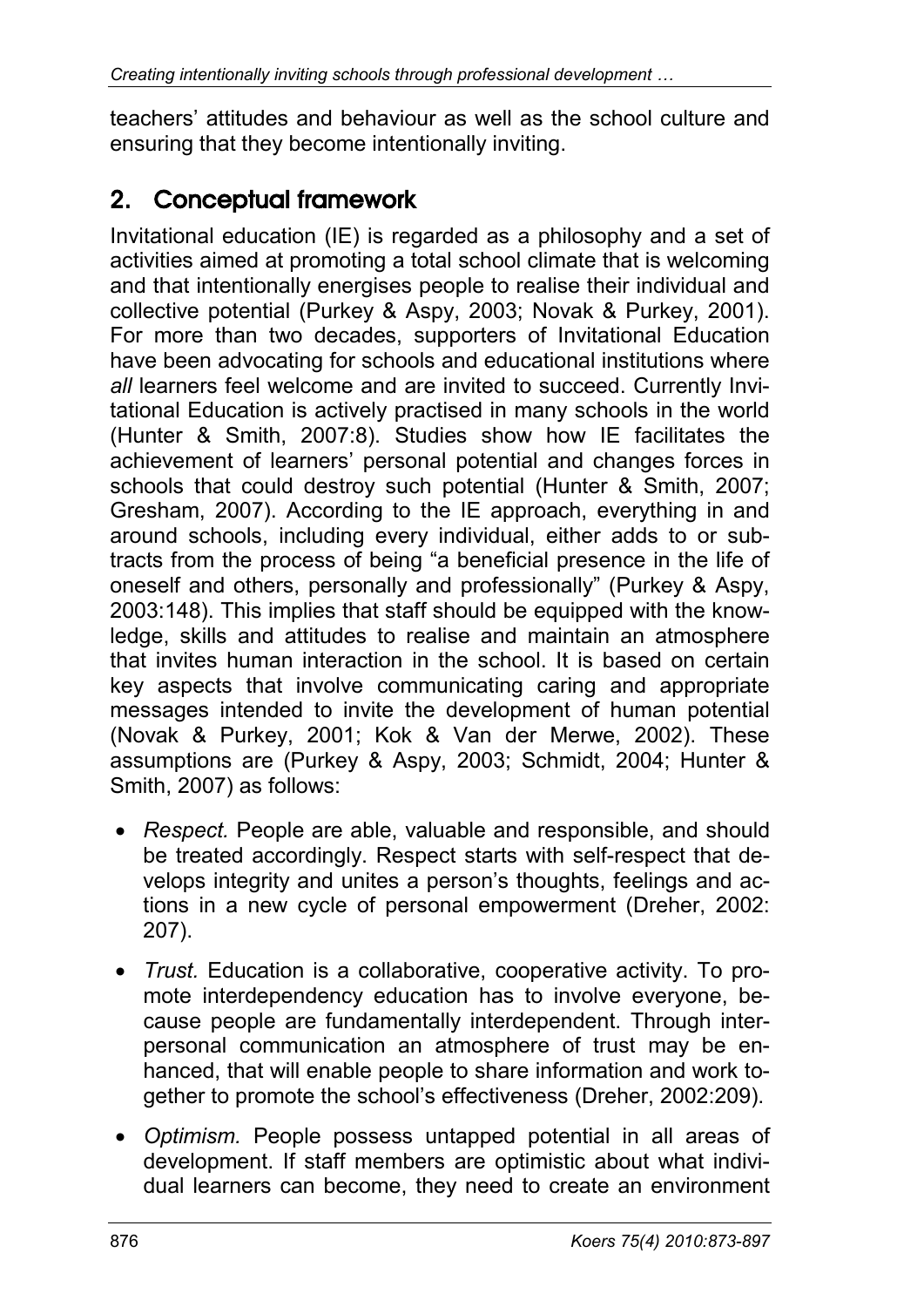that nurtures everybody and allows them all to develop their unlimited potential.

- *Intentionality.* Human potential is best realised if places, policies, processes and programmes are specifically designed to invite development, and people are personally and professionally inviting in their approach to self and others. Inviting teachers attempt to sustain an environment characterised by both direction and purpose.
- *Care.* The process is the "product in the making". In IE, care is the continuous desire to "link significant personal means with worthwhile societal ends" (Novak & Purkey, 2001:14).

According to the IE model, there are five factors that play a role in the intentional creation of a school in which every individual person is warmly invited to develop his/her full potential. These factors are people, places, policies, programmes and processes (Novak & Purkey, 2001:15). Essentially the main purpose of IE is to develop a school culture that is more enriching, satisfying and exciting for everyone in the school (Egley, 2003:58; Paxton, 2003:23). The assessment criteria used by the International Alliance for Invitational Education (IAIE) for awarding the IE honour to schools are based on the following (Inviting School Award, 2010):

- Is everyone associated with the school able, valuable and responsible?
- Is education in the school a cooperative and collaborative activity where process is as important as product?
- Is there a belief in the school that learners and staff alike possess untapped potential in all areas of development?
- Does your school create and maintain places, policies, processes and programmes designed to "invite" development and people who are intentionally inviting in their approach to self and others, both personally and professionally?

The conceptual framework of IE aligns with appreciative inquiry (AI) since the latter also focuses on "positive aspects of human nature and development as the catalysts for organizational change" (Lehner & Hight, 2006:142). In their seminal work, Cooperrider and Srivasta (1987) developed the AI technique which positively focuses on what works well in organisations or situations (Lewis & Van Tiem, 2004:21-22). AI builds on the "positive psychology of Seligman in the late 1990s" (Billings & Kowalski, 2008:104) which "is a research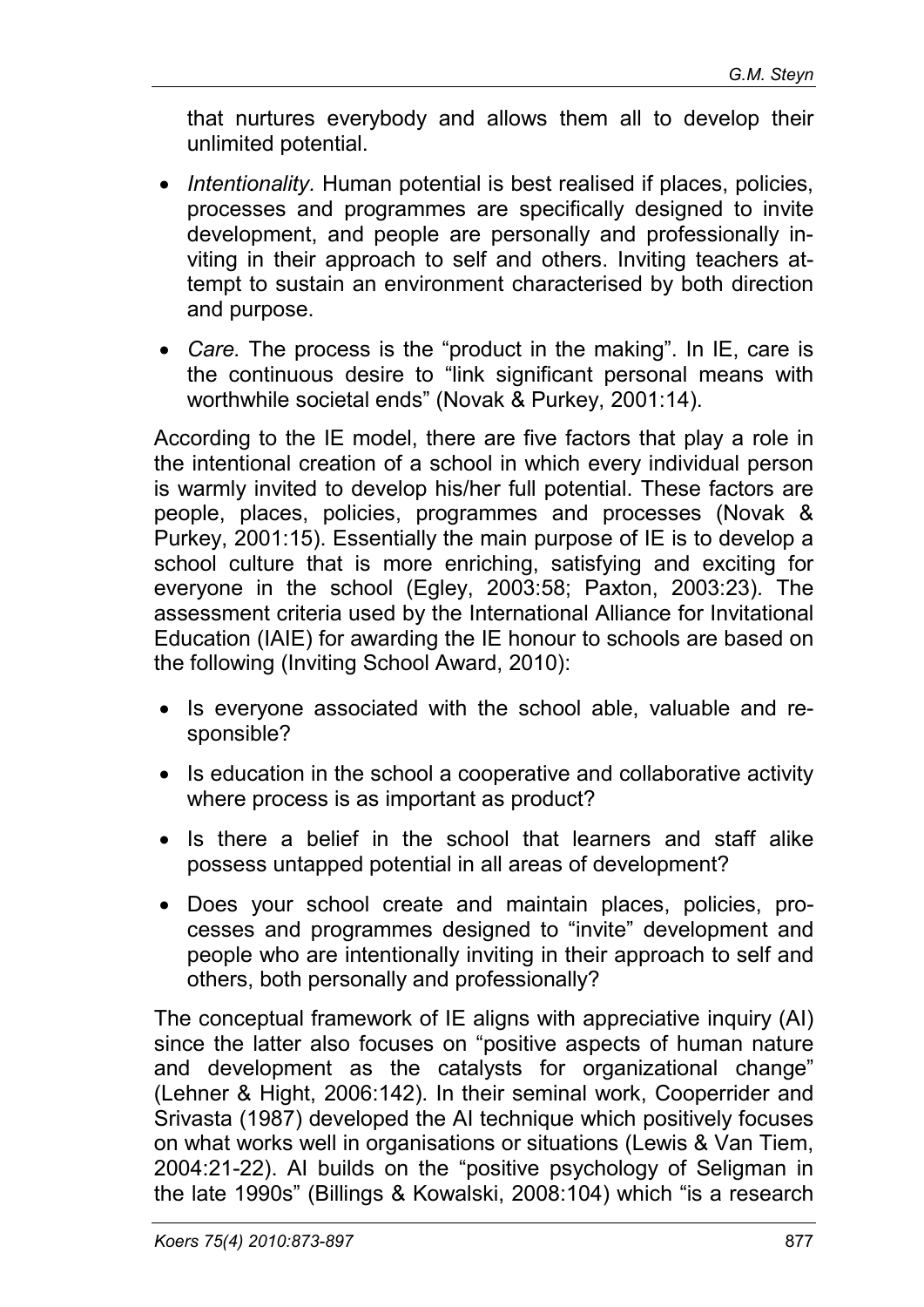perspective, research method and world view" (Calbrese *et al*., 2007:278). It is defined as the study of what is the best in people, organisations and the life world (Lewis & Van Tiem, 2004). Employing an AI perspective indicates an attempt to identify the participants' positive perception of their current school climate with their intention to improve themselves and the school, and to convey the assumptions of IE (Cooperrider & Srivastva, 1987; Calbrese *et al*., 2007:279). For the purpose of this study, the following principles of AI are mentioned (Lehner & Hight, 2006:142):

- *Constructionist principle.* Individuals (adult learners) construct their own reality. The AI approach is based on the premise that individuals construct meaning and their reality (Calbrese *et al.*, 2007:279). They have accumulated considerable knowledge and numerous life experiences that include previous education experiences and work-related activities. In terms of these, such learners are able to construct new knowledge and understanding from their existing knowledge and understanding, and then interpret their meaning and significance (Chalmers & Keown, 2006; Darling, 2008; Darling-Hammond & Richardson, 2009; Hodkinson & Hodkinson, 2005). Moreover, teachers learn best when they work in professional communities characterised by dialogue and action (Wenger, 2007). Collaborative learning implies that all staff members in the organisation (school) should develop a learning attitude that encourages them to set out intentionally to improve the system (Dixon, 1998:164). The responsibility for individual learning has to be shared between the organisation and individuals (Martensson, 2000:214). The focus should be on the collective competence in the workplace and not exclusively on the development of each individual's competence. This presumes an emphasis on social interaction within schools.
- *Simultaneity principle.* The act of inquiry initiates the discovery of possibilities for building the future (Lehner & Hight, 2006:143). Inquiry sets the stage for change (Dunlap, 2008:25) since adult learners are able to interpret the meaning and significance of the discovered possibilities (Chalmers & Keown, 2006; Darling, 2008; Darling-Hammond & Richardson, 2009; Hodkinson & Hodkinson, 2005).

Cooperrider and Srivastva (1987) developed the appreciative inquiry (AI) technique in their seminal work. AI focuses on what works well in situations and organisations. The AI model consists of a "Four Ds" cycle: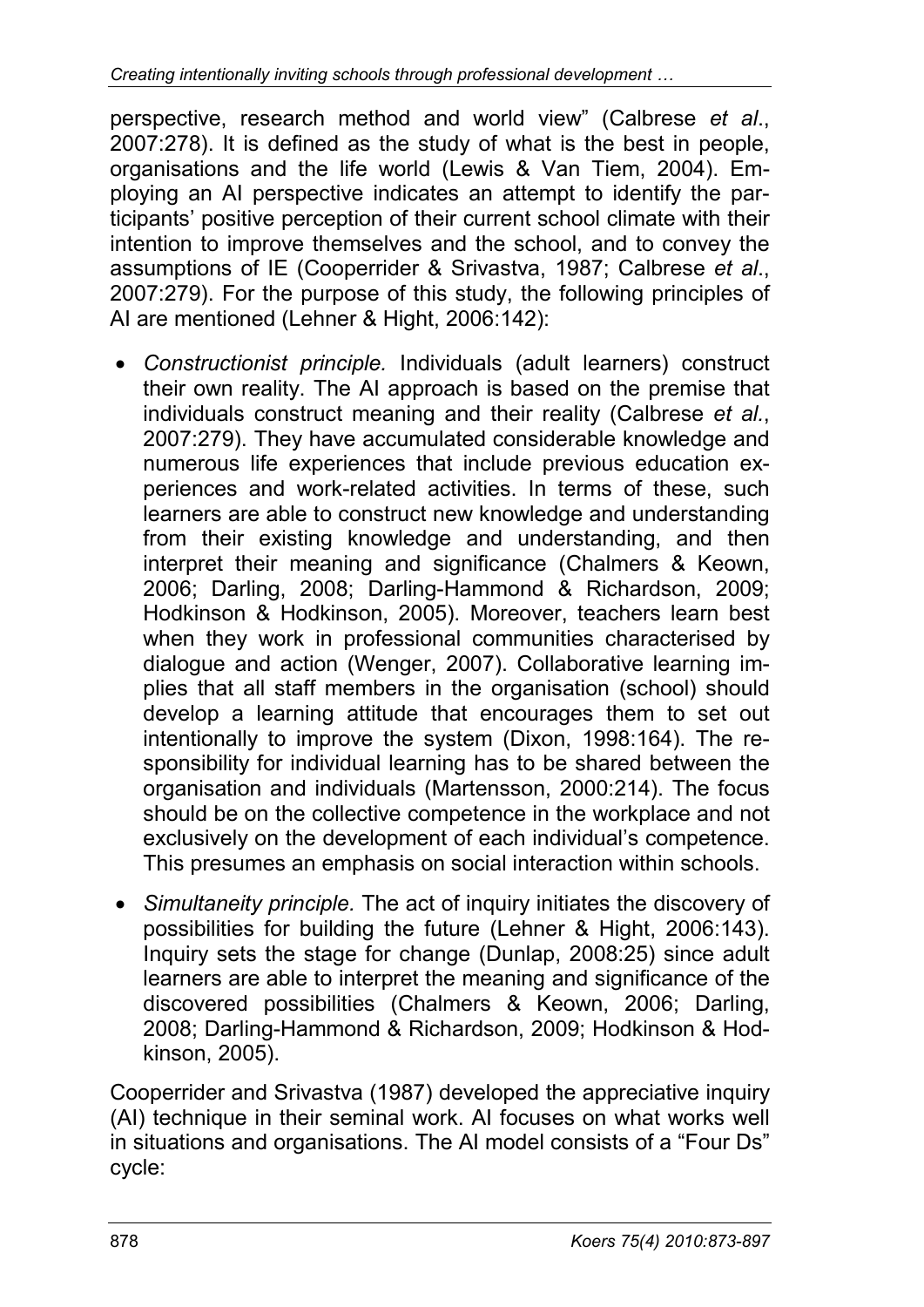- *Discovery.* This phase entails an appreciation of what currently exists: "the best of what has been and what is" (Dunlap, 2008:26; Lehner & Hight, 2006:143; Schutt, 2007:23). In this phase the aim is to "build on the positive core" (Schutt, 2007:27) by expecting participants to explain their personal perception of a particular phenomenon in their situation or organisation (Bushe & Kassam, 2005:167; Elleven, 2007:451), in this case the current school climate.
- *Dreaming.* The second phase entails imagining what could be and attempting to envision the results after new strategies have been implemented (Dunlap, 2008:26; Elleven, 2007:451; Schutt, 2007:23). In short, this phase involves the creation of a new vision for the future (Lehner & Hight, 2006:145).
- The other two phases, namely *design* (what should be) (Schutt, 2007; Dunlap, 2008) and *destiny* (creating what will be) (Bushe & Kassam, 2005; Schutt, 2007), could be the focus of further studies once participants have intentionally implemented certain aspects of the IE model in their practice.

The AI theoretical perspective allowed the researcher to identify staff members' positive perceptions of their current school climate and it also showed their desire to improve their current practice to become intentionally inviting in accordance with the IE model. By highlighting and determining what is currently working well in the schools, the AI model builds on the best of the past in order to improve the school climate. This study, therefore, shows how teaching staff construct meaning and interpret the perceptions of their practice and their understanding of IE.

The author has been "emphatically immersed" in the study (Maree & Van der Westhuizen, 2010:33) and believes that human beings develop through certain phases throughout their lives. She believes that this is also true for professionals in the teaching profession. Vygotsky's (1978) theories of development are appropriate for the professional development of teachers. Through structured, formal professional development professionals are equipped with skills and knowledge to assist their professional growth. "Grounding professional development within Vygotsky's theories of development seems most appropriate, not only because of the emphasis on the concept of development they share, but also more importantly due to the fact that both professional development and Vygotsky's theories of development consider social interaction to be the main source underlying human development" (Barohny, 2008:145). The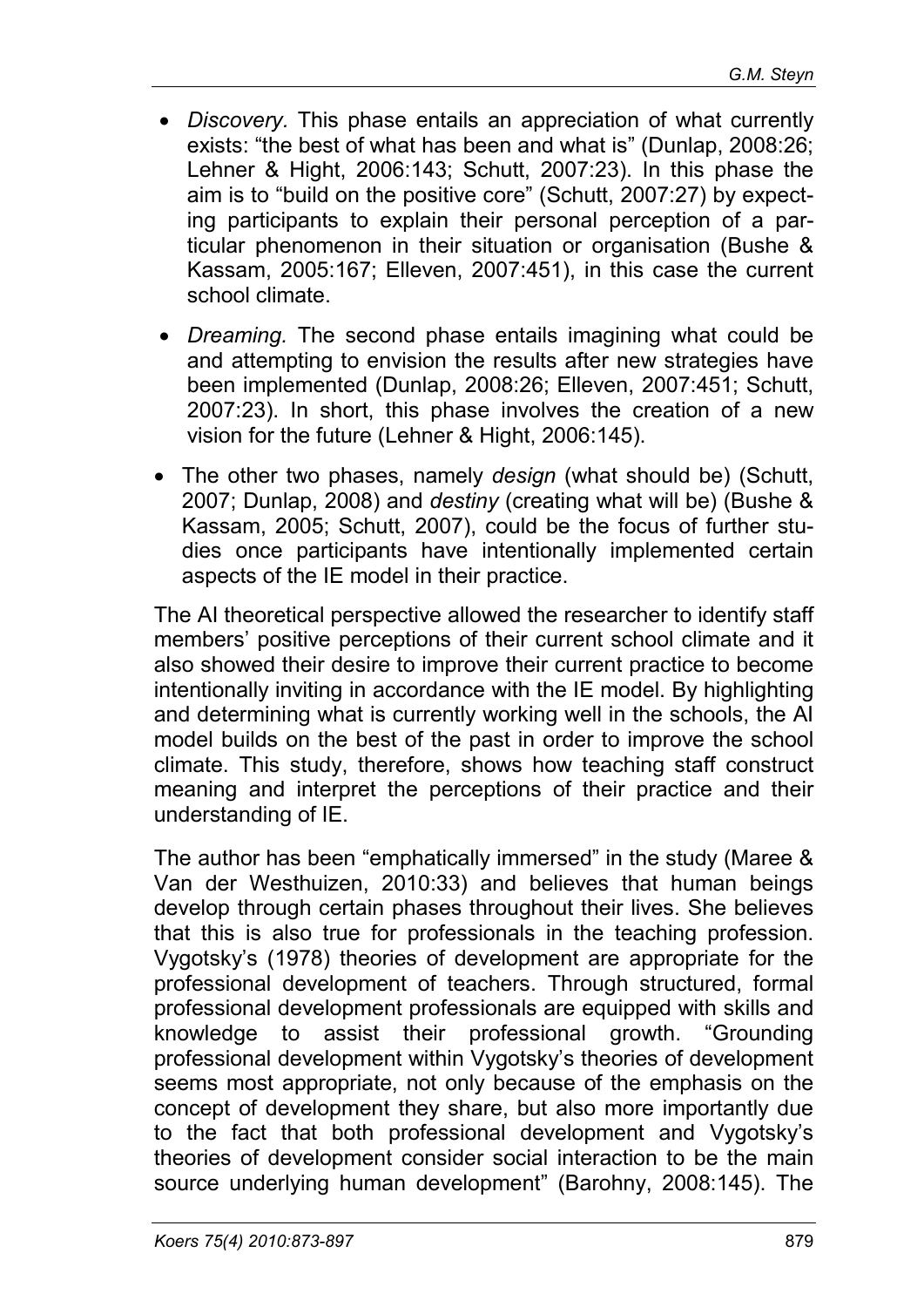main aim of PD is to enhance learner performance through increased teacher effectiveness.

Based on the above the viewpoint of the researcher can be summarised as follows:

- Both people and organisations face numerous challenges, but seen through a positive lens such challenges can be addressed successfully. This viewpoint is supported by both appreciative inquiry and the invitational education approach.
- Human development is natural and includes the development of professionals in the teaching profession. Professionals possess untapped abilities that can be developed through appropriate PD programmes and professional communities. Invitational education as an approach, strives to create such a conducive environment in schools.
- For organisations (and schools) to prosper, it is important that they discover their current strengths with a view to build a better future. For the sake of effective professional development, it is important to create a favourable school environment for teaching and learning.

## 3. Research design

Two South African primary schools have been purposefully selected as sites for workplace learning and IE. These schools were nominated at the end of 2009 by the author and a principal whose school received the invitational education award in 1993 and who is also a member of the International Alliance for Invitational Education (IAIE). The schools displayed certain inviting characteristics that qualified them to be nominated as inviting schools by the IAIE. However, since these characteristics were not explicitly intentional according to the IE philosophy, the schools needed assistance in the form of a PD programme to to raise awareness of IE. The ultimate aim of the workshops was to equip the staff with the necessary knowledge, skills and attitude concerning IE and to facilitate their understanding of their current practices with a view of making them more intentionally inviting. To develop and "reculture" a school to become intentionally inviting requires an orchestrated effort within the school (Bernauer, 2002:90).

At the time of writing, both these schools were preparing for their IE application and the author acted as a facilitator and consultant to assist the schools to meet the IAIE criteria for inviting schools.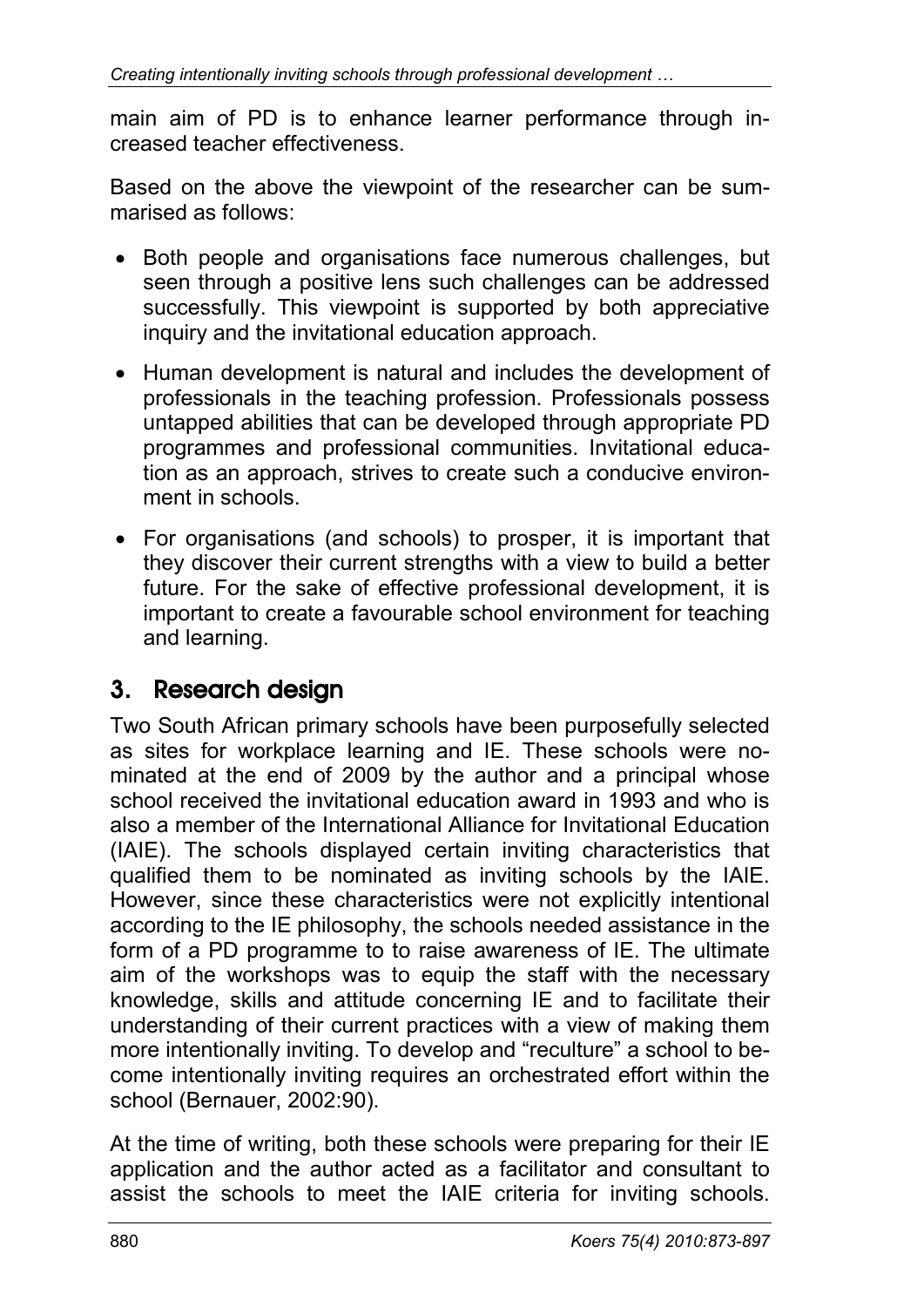Although principals and senior management teams of the schools were familiar with the philosophy of invitational education, very few staff understood either the approach to, or the implications of, their practice. To compensate for this, an IE awareness programme was conducted to prepare all staff members for their IE applications and the intentional implementation of IE. The awareness programmes ran in December 2009 for School A and in January 2010 for School B.

The schools are primary, urban schools located in different suburbs in Gauteng, South Africa. Since both schools are interested in the quality of education, they employ additional teachers to reduce the teacher-learner ratio of 1:40 as far as possible. There are 1 015 learners in School A, which caters for Grade R to Grade 7 learners. The state funds the salaries of 24 teachers, but the school employs 23 additional staff members. The learners come from middle-class to upper-class communities. Only 4% of learners in 2009 were exempt from school fees, indicating the socioeconomic status of the school. In School B there are 1 525 learners ranging from Grade R to Grade 7. Of the 67 academic staff members, 36 are funded by the state. The learners in this school are from an average to aboveaverage socioeconomic sector and only 1,75% of learners are exempt of school fees. Both schools employ educational psychologists to assist learners in need as well as a number of other support staff to ensure the smooth running of the school. They offer a wide variety of extramural cultural and sports activities.

For the purpose of this study, a qualitative research design incorporating aspects of exploratory, descriptive and contextual research (Corbin & Strauss, 2008; McMillan & Schumacher, 2006) was most appropriate. The data collection involved naïve sketches (Giorgi, 1985) from all staff members after each workshop conducted at the school. Where responses were not immediately clear, the researcher contacted the schools via e-mail to clarify their meaning. An interview with the principal of School B was also necessary to clarify some issues arising from the naïve sketches of participants in the school. This interview was recorded and transcribed, and field notes were taken during the interview.

The naïve sketches, which involved frank descriptions, notes or short stories on particular phenomena (Giorgi, 1985) were particularly beneficial in the context of this study. After each workshop, participants were requested to report on two questions in their naïve sketches. In total 38 naïve sketches were collected from School A and 45 from School B. The participants were required to respond to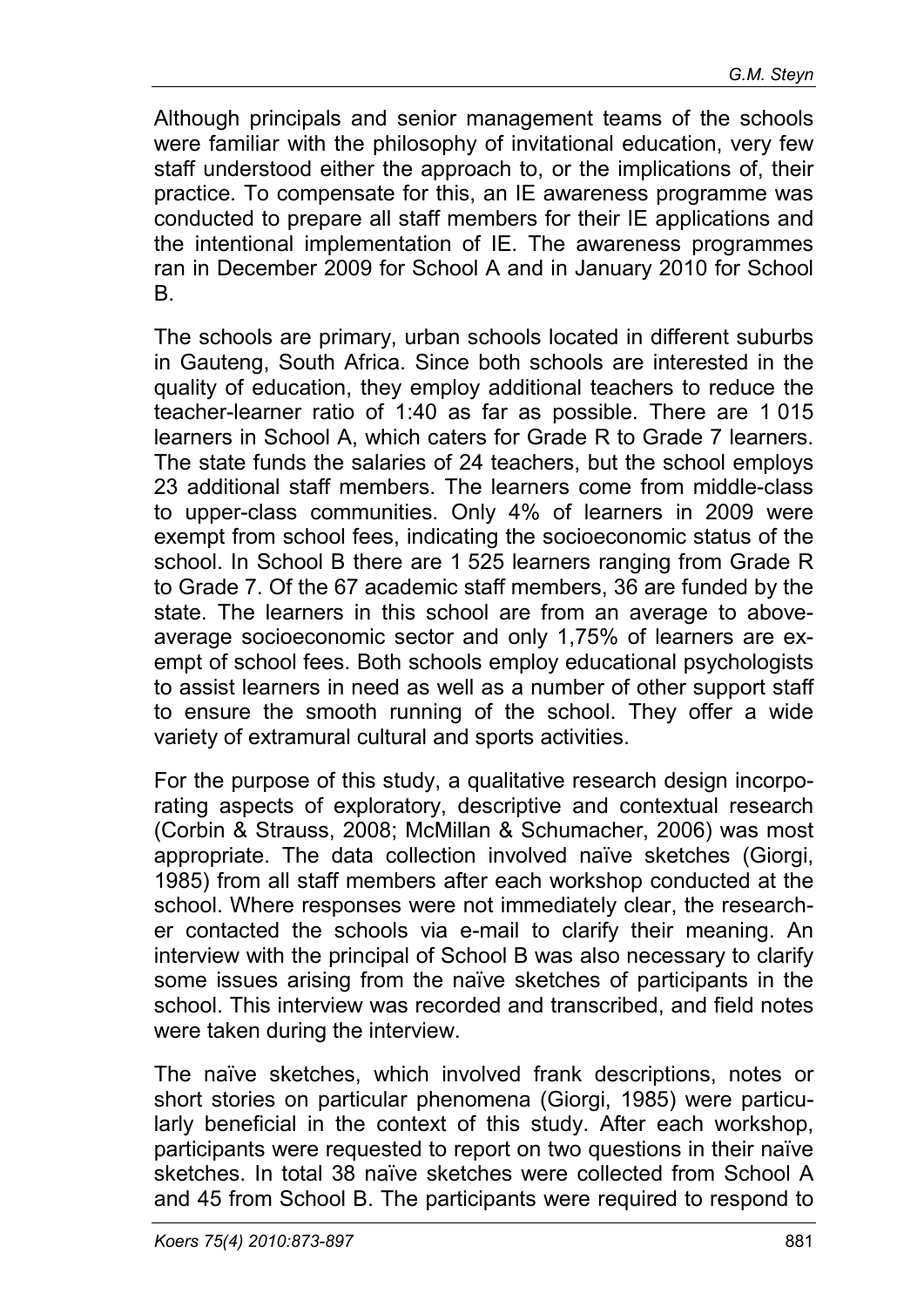the following questions: Considering the IE model, what do you think is positive in your current approach to teaching and learning in the school?; and What would you suggest to make this approach more inviting? Responses to the first question in particular revealed current positive perceptions of the school. These relate to the first phase of AI, namely discovery. The second question encouraged participants to consider changes to be made to their current practices to meet the requirements of IE, which in essence focuses on the second phase of AI, namely the dreaming phase. Since some of the participants answered questions in Afrikaans, their responses were translated into English with due regard for the idiom of the language.

The model proposed by Lincoln and Guba (1985) was used to ensure trustworthiness, that is credibility, transferability, dependability and confirmability. Credibility was attained by obtaining naïve sketches, e-mail correspondence, member checking through e-mails to the principals of both schools, as well as a clarifying interview (including field notes) with the principal of School B. The thick transcription of naïve sketches in conjunction with the description of the research methodology ensured transferability. A description of each setting, the data collection and the research methodology, and involvement of all participants in both workshops ensured dependability. Triangulation (described above) and reflectivity ensured confirmability.

Tesch's descriptive open coding was used to analyse the data (Creswell, 2007). A sense of the whole was gained by reading the naïve sketches, e-mail correspondence and the transcription of the interview.

# 4. Findings

Categories and subcategories relating to the two questions and AI (discovery and dreaming) emerged from the data, namely the discovery phase: discovering the best of what exists in the school; and the dreaming phase: creating a new future. A literature study provides a framework for contrasting the findings of this study with those of others (Creswell, 2007).

### 4.1 The discovery phase: discovering the best of what exists in the school

The discovery phase highlights a number of positive aspects that currently exist in the schools. *In vivo* codes, which include the "exact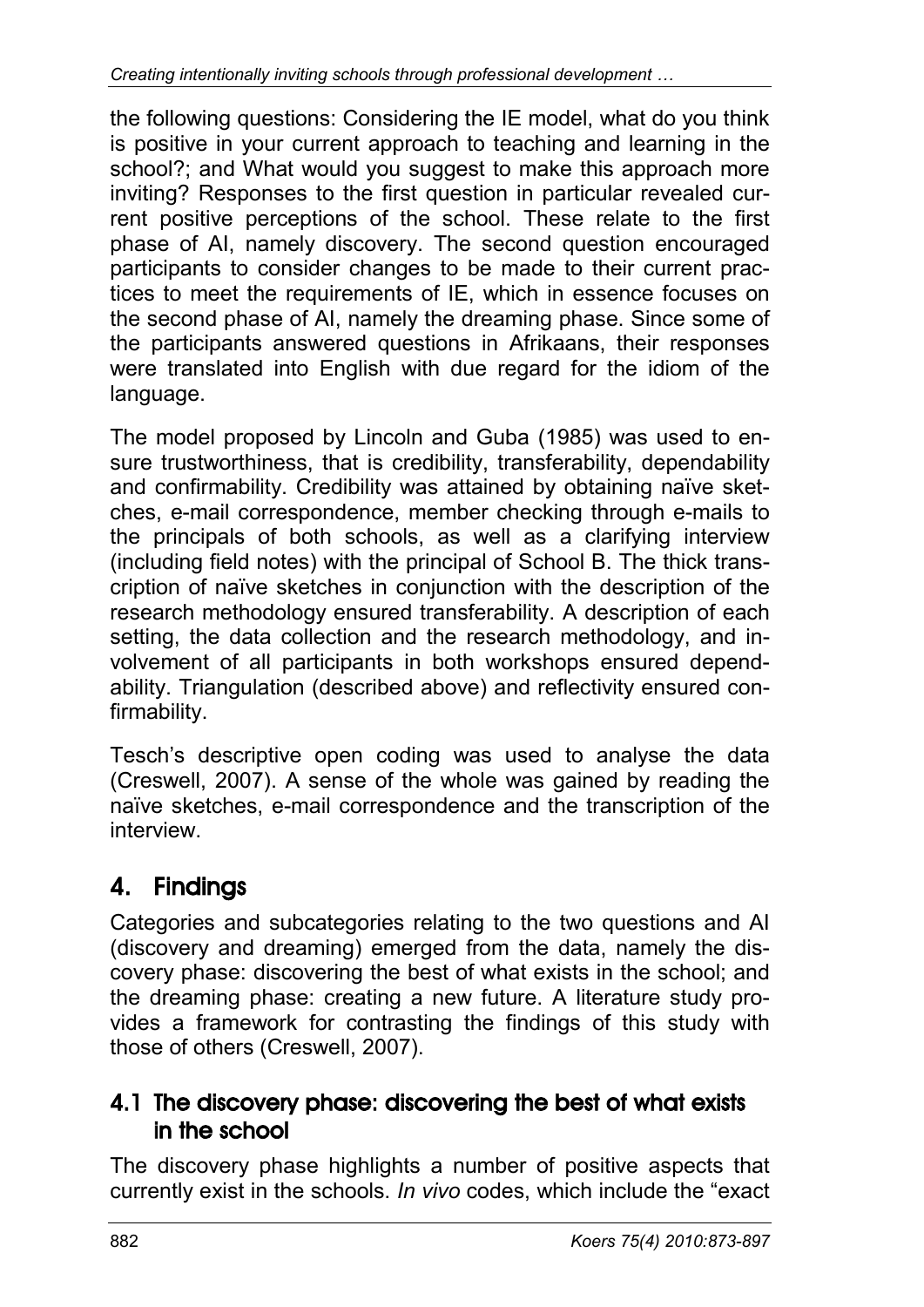words used by participants" (Creswell, 2007:153), assist with expanding the understanding of the findings. The following subcategories have been identified: A nurturing school atmosphere: "I come to school with a song in my heart"; approach to learners: developing "a passion for working with kids"; physical resources: "beautiful" schools, "good facilities" and its "smooth running"; and the role of the principal: "incredible leadership". These aspects had a powerful influence on the nomination of these schools for the inviting school award.

### 4.1.1 A nurturing school atmosphere: "I come to school with a song in my heart"

A number of participants consider the atmosphere in their schools to be conducive to teaching and learning. The way in which they express their views shows that they are grateful that they work in their particular schools. Comments include the following: "I come to school each day with a song in my heart"; "There is a good spirit and atmosphere among staff"; The schools take "pains to build relationships"; and "There's always a peaceful atmosphere despite the crowded programme".

The schools are also characterised by "good teachers" who are regarded as "a highly competent body of teachers and fine role models". Participants refer to cooperation between staff, cooperation by management as well as "comradeship among teachers" who can "rely on one another". The collegiality between staff members in the schools is what is considered to be a major support system – it plays a significant role in their teaching practice. Some of the views expressed to support such a conclusion include "excellent collegial support, encouragement and affection", and the sharing of responsibilities and duties to lighten their workload. One participant writes: "The people I have to work with, WORK for me; it's good to have such a network of colleagues." They all "work very hard and are proud of the school". In the process "big goals are achieved without stepping on other people's toes or getting on their nerves". For some participants the professional and managerial support they receive in schools is outstanding. Another participant comments, "One never needs to solve a problem on one's own."

Staff members particularly value the sense of belonging in these schools that was in effect before the intervention. The schools strive to build relationships, to bear teachers' burdens and to be concerned about the welfare of all staff. Teachers arrange weekend breaks and staff get-togethers to strengthen their personal ties.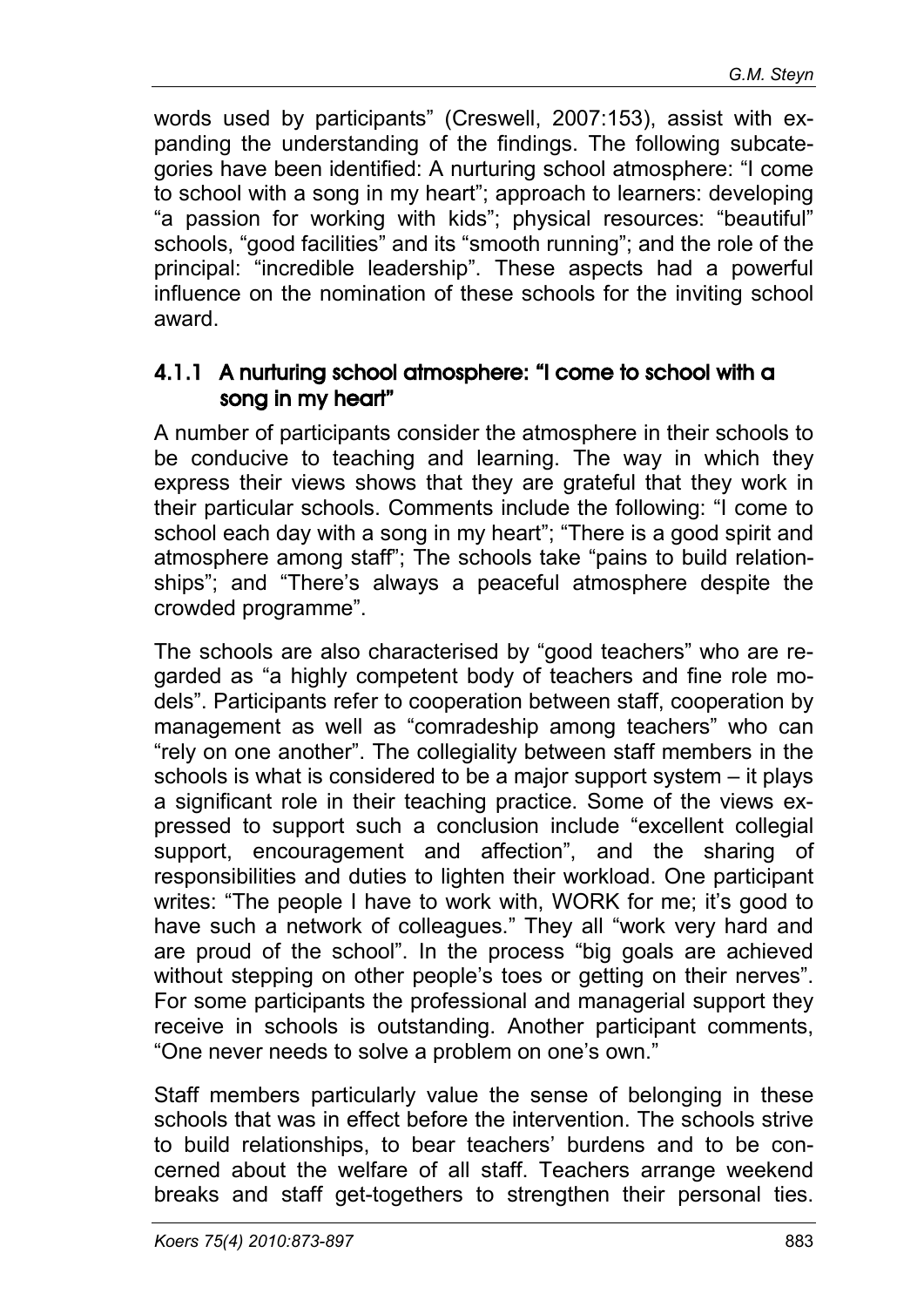During morning meetings they share good and bad news with other staff members in order to provide support to each other. For instance, flowers are sent to staff members who have been hospitalised. Comments that support this include the following: "Everyone here – the principal, school management and everybody else – has a strong sense of belonging. We want to be here and we form a close unity"; and "We have a book in which requests for prayer may be recorded". One participant mentioned that the school offers counselling to staff members:

Those who are going through divorces – the school is there to help. The school helps financially. There was one person battling with an alcohol problem and we could bear half the burden – that's rand for rand. It's the same with staff who want to study. If the teacher passes, the school repays half the tuition fee at the end of the year. Every year top performers are nominated to go abroad; the school pays all the expenses of sending them to England.

These findings are supported by literature stating that teachers need a community of teachers within the school to enable them to "learn together about their work as they apply that learning" (Smith & Gillespie, 2007:233). Collaborating teachers complement one another's skills and knowledge, thereby broadening their perspectives (Dymoke & Harrison, 2006:78; Lee, 2005:45). The findings also show adherence to the second and third assumptions of IE. The schools indicate that the education in their schools is collaborative and cooperative, and that staff make a collective effort to respect themselves and others personally and professionally. A collaborative culture in schools is considered to be conducive to the facilitation of learning (Rhodes & Houghton-Hill, 2000:432). Apart from a nurturing school atmosphere, learners should be the main focus of developing schools. The "child-friendly" environment was raised by a few participants.

### 4.1.2 Approach to learners: developing "a passion for working with kids"

Many of the participants confirm their "commitment" to a "passion" for learners. They expose learners to many activities that foster their personal growth. They refer to the positive way in which staff approach and encourage learners, even when learners need to be disciplined. One participant writes: "I realise that I'm working with precious kids and I owe the best to them and to myself. I see invitational education as 'paying forward'."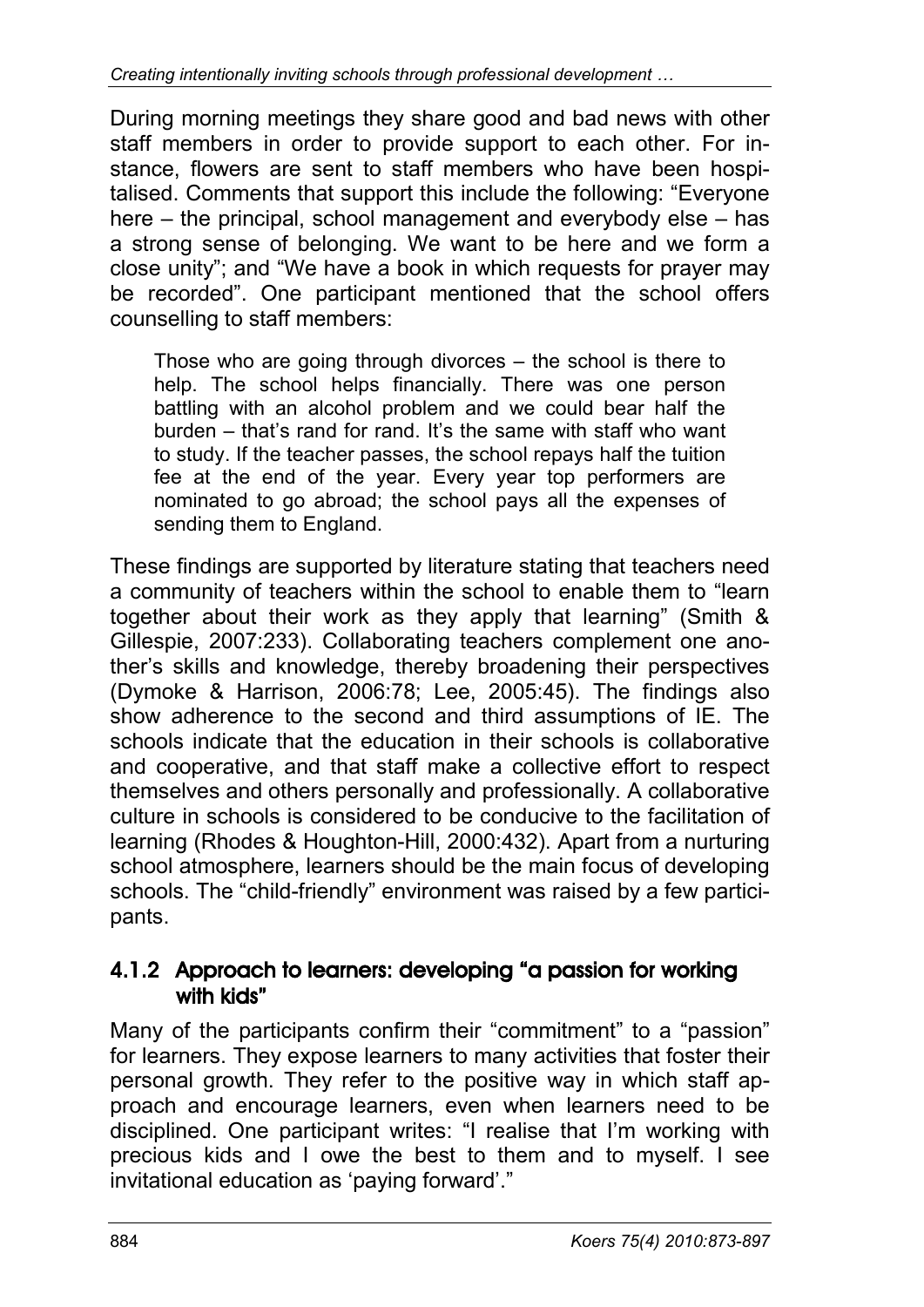The reward systems in the schools show staff's commitment to rewarding and sustaining good learner performance. Every child is acknowledged, even if only for good progress in one subject. As a reward, learners receive merit certificates and handshakes from the principal. The participants believe that, once teachers view their learners positively and encourage learners through continuous support and assistance, they help their learners to develop their full potential – the ultimate aim of education. One participant blames teachers who abused their power when he/she was still at school. As a result this participant "vowed never ever [to] be like that. I've been a teacher for 13 years and I have never abused my power in the classroom."

Another participant's attitude to learners is expressed in the following statement: "I have a passion for improving children's self-image. Children who believe in themselves, believe that other people also believe in them – and miracles happen!"

Such findings are supported by those of Van Veen and Sleegers (2006:89) who write: "Teachers have very personal and strong views on how they think they should work." Teachers' perception of their work also forms an indispensable part of their professional identity (Van Veen & Sleegers, 2006:106). Teachers' commitment to their own growth and the right attitude to their work are vital for effective teaching and learning (Moswela, 2006; Van Eekelen *et al.*, 2006).

The teachers' comments lend support to constructivist theories that suggest that teachers as adults accumulate knowledge and numerous life experiences which assist them with constructing new knowledge and understanding, and interpreting their meaning and significance. The findings also conform to the first and third assumptions of IE, namely that people are able, valuable and responsible, and should be treated accordingly; and that teachers are optimistic about what individual learners can become and therefore create an environment that nurtures learners and allows them to develop their unlimited potential. Such an environment also includes the physical environment in which education takes place.

### 4.1.3 Physical resources: "beautiful" schools, "good facilities", and "smooth running"

Participants express their gratitude for the physical appearance of the schools, including the school grounds, classrooms, halls, corridors, gardens, offices and the teaching and learning equipment. They also appreciate the location of the schools in excellent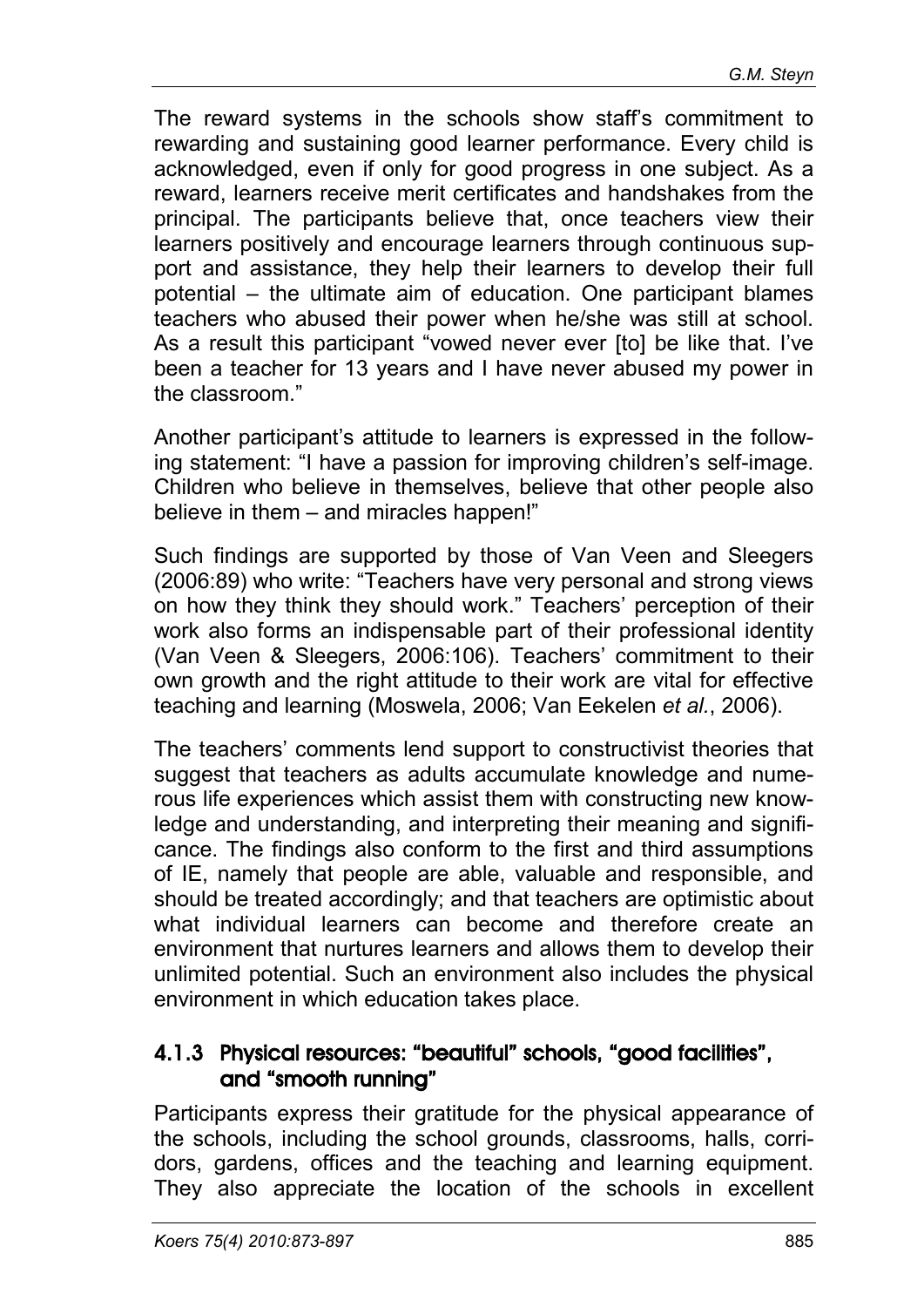neighbourhoods and the smooth running of their schools. Since many governing body positions for staff have been created, the schools offer good services like "smaller classes, which mean more personal attention to pupils". Participants indicate that there is "good planning" and that staff members know exactly what is expected of them. During the interview the principal of School B explained how the school functions in this regard:

I have a book entitled 'X's [name withheld] planning book'. [He showed me the book.] From September onwards we start drawing up new timetables for the next year. I draw up three timetables: one for five days, one for six days and one for seven days, and they [the staff] pick one ... I ask teachers to see which timetable works best and they make their recommendations ... We don't do things at the last moment ... Teachers are given a list of duties – a quarterly programme, an annual programme ... The work schedule spells it out: this one for sport, that one for culture ... Everyone knows precisely what's expected.

The principal also expresses his appreciation for the contribution of parent committees to the smooth running of the school. They "listen to all the complaints. Some breakers still get through, but it isn't a tsunami ... I usually say the pebble must be taken out of the shoe before a blister forms."

The quality of teaching and learning depends on people and resources, which are influenced by the community context, policies and programmes (King & Newman, 2001:88). Within such a system the principal of a school plays a key role. Once again the findings indicate adherence to the fourth IE assumption that states that human potential is best realised by places, policies, processes and programmes that are specifically designed to invite development, and people who are personally and professionally inviting in their approach to self and others. Contextual factors such as school leadership, school policies and the supportiveness of the school community influence the development of professional knowledge (Meiers & Ingvarson, 2005:42).

### 4.1.4 The role of the principals: "incredible leadership"

Many participants have used the opportunity to express their respect and admiration for their principal. Comments such as "a stunning principal"; "an excellent head, very involved"; "incredible leadership"; a "principal that is so humane"; and a principal who "has a passion for the growth of the school" express their admiration. They also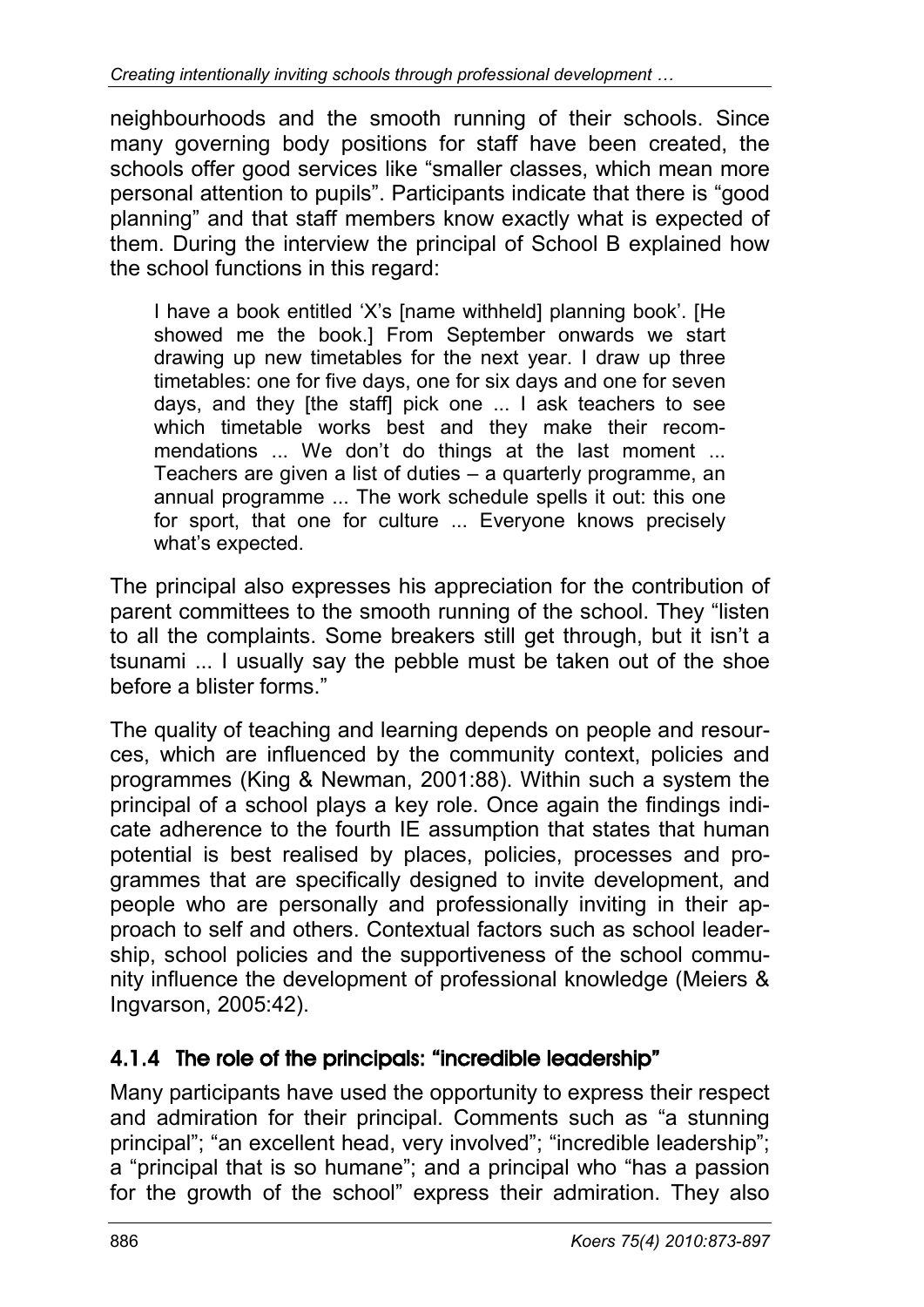view the professional support as "fantastic" and value the democratic leadership styles of their principals. As one participant explains:

Staff members can express themselves according to who and what they are. This 'freedom' to be yourself and to develop in a system that also has to function as a unity is projected onto the way the learners are seen and treated. Staff are invited en masse, in groups and individually to participate in decision making and in the running of the school. Staff members are constantly challenged to improve themselves and to learn new skills.

Participants value the positive attitudes of their principals. An example of such an accolade is: "The principal's positivity is infectious. It motivates me to do more than I might want to otherwise." Many of them also refer to the extend that the principals' behaviour influences everybody in the school: "Our principal's commitment and passion for education trickle through to everyone – parents talk about it and we attract more learners." Moreover, both the principals are committed to the continuous professional development of staff for the sake of learner performance. Numerous opportunities, which include motivational courses, PD workshops and self-improvement challenges, are provided to encourage professional growth among staff members.

The principals often acknowledge and recognise the valuable contribution made by their staff. They strive to protect, empower and motivate the staff to higher levels of performance, as confirmed by the principal of school B:

I add fuel to the flame; people get so little recognition ... When they [staff] excel or do something special, I say 'I'm proud of them, the school is proud of them' ... We give terrific recognition to one another. If there was a netball meeting yesterday, 'Thank you, ladies'; if there was a rugby meeting last night, 'Thank you, fellows'; 'Who was at the tennis? Thanks ladies; thanks for doing it'. Even the boring detail, so that everyone knows what's going on at school.

Principals are crucial to the smooth running of schools and have a major impact on teacher performance and learner achievement (Bernauer, 2002:90; Moswela, 2006). They set appropriate examples and act as role models for staff and other role players in the school (Hodkinson & Hodkinson, 2005). Principals can provide individualised support through a motivational, supportive style of lea-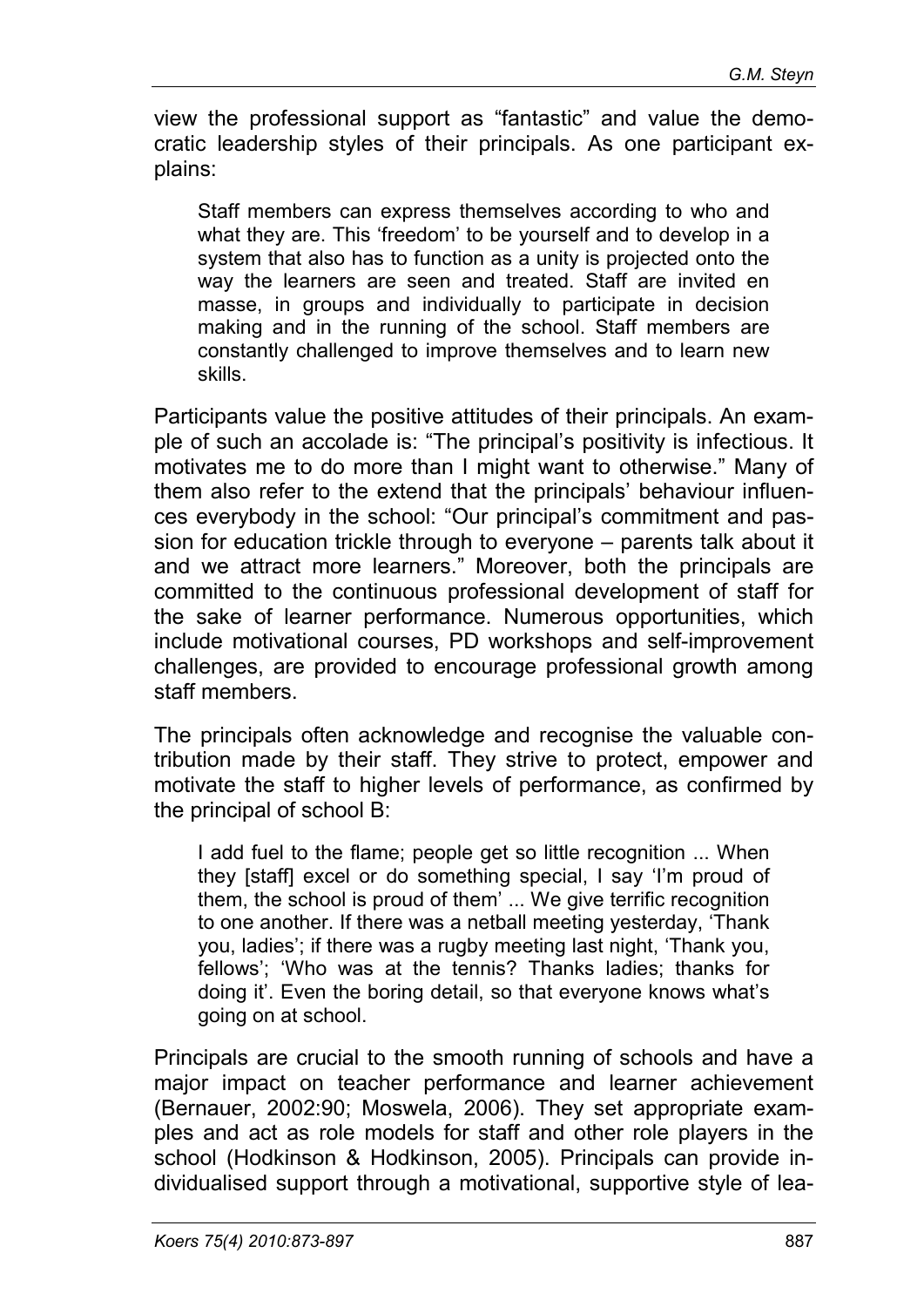dership which includes demonstrations of respect for individuals and concern about their personal feelings and needs (Heaney, 2004:42; Lee, 2005:46). They can also provide intellectual stimulation by challenging teachers to become more effective (Somers & Sikorova, 2002:111; Mester *et al.*, 2002:73).

The findings confirm the IE assumptions, in particular assumption one and assumption four. The first assumption refers to the way in which the principals respect the ability, value and responsibility of people, and the fourth assumption indicates how human potential is realised by the places, policies, processes, and programmes created in the schools to invite human development.

No school or process as such is perfect; they all require improvement. On the path to being an inviting school, all aspects must be improved continuously by altering, adding to, subtracting from and refining the difficult aspects in such a way that it leads to an even more inviting culture. The next section focuses on those aspects that participants believe need to be addressed to make the schools intentionally inviting.

### 4.2 The dreaming phase: creating a new future

Although a few participants have express their satisfaction with the current situation in their schools and feel that "nothing needs to change", they have nevertheless identified a new vision of areas that could improve in the future. One of the participants comments that "the status quo is good – but that means we have stagnated; there has been no growth", which proves the necessity to improve all systems in schools all the time.

In the next section, the identified categories of features that staff value in the schools are viewed in terms of future improvements. As has been the case with the subcategories in the discovery phase, *in vivo* codes are used in this section. These subcategories are: the school atmosphere: "Get rid of all negatives in the atmosphere"; developing a passion for working with kids: "becoming more inviting"; physical resources and the running of the school: "Take broad responsibility for overall picture of school system"; and leadership: "Communication between management and staff not satisfactory". The findings in all these subcategories are supported by the framework provided by AI, and in particular, the simultaneity principle that states that the act of inquiry sets the stage for change (Dunlap, 2008:25) and initiates the discovery of possibilities for building the future (Lehner & Hight, 2006:143). Since the sub-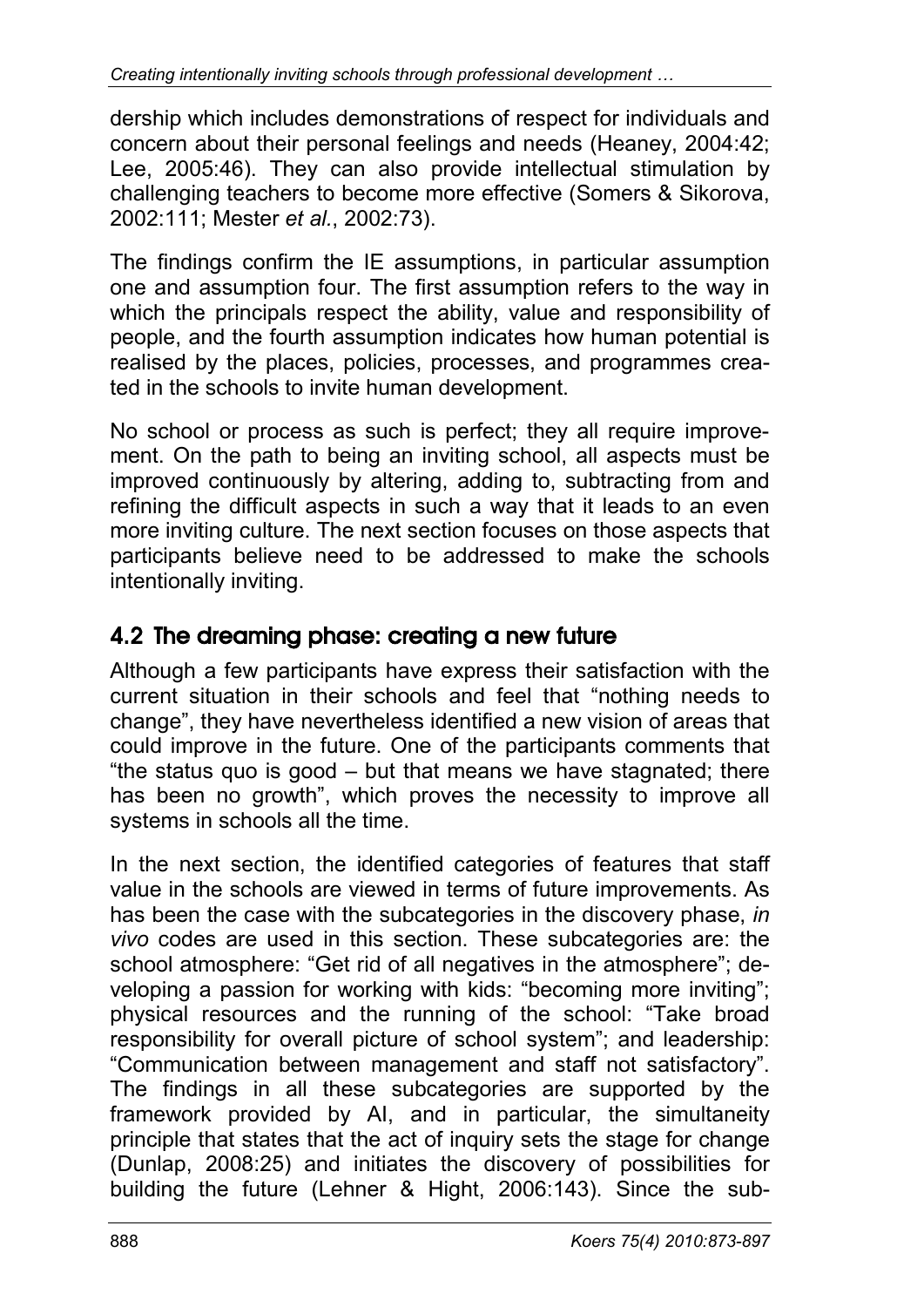categories in this section are related to those in the discovery phase, the literature and conceptual framework that support the interpretation of each of those subcategories are also applicable to subcategories in this phase.

### 4.2.1 The school atmosphere: "Get rid of all negatives in the atmosphere"

It is clear from the evidence that participants appreciate the school atmosphere in which they work: the collegial and management support, the "spirit" that reigns in the school, and teamwork among colleagues. Unfortunately there are also negative experiences:

When you ask someone to do something for you, it's always a fight to get what you want. Everything has to be done and done right, but the [human] resources aren't always willing. It's also bad not to get to your people because there's not enough time or breaks.

Participants place a high premium on collegiality and suggest that even more opportunities for collaboration are needed. They recommend more time to interact and more team-building activities within the school. One participant writes, "I'd like to make more time for interaction with my colleagues, to find solutions in problem areas by discussing these with them ... Team building with colleagues will forge closer bonds."

According to another participant the "ideal is to create a learning atmosphere in which curiosity, good values, courtesy, et cetera are rewarded as the 'appropriate choice' for becoming intentionally more inviting".

### 4.2.2 Developing a passion for working with kids: "becoming more inviting"

Although many participants express their satisfaction with the way the schools approach learners, some of them also realise the necessity to "work on one's orientation to the children" and to change their "focus". One of the participants refers to her 30 years of experience and writes that changes are "very much needed ..." to become "a teacher whom learners will remember as someone who made a difference in their lives".

Developing teachers' passion for working with learners is mentioned repeatedly. Once there is a better understanding of learners' circumstances, especially those of "slow learners", staff will be in a bet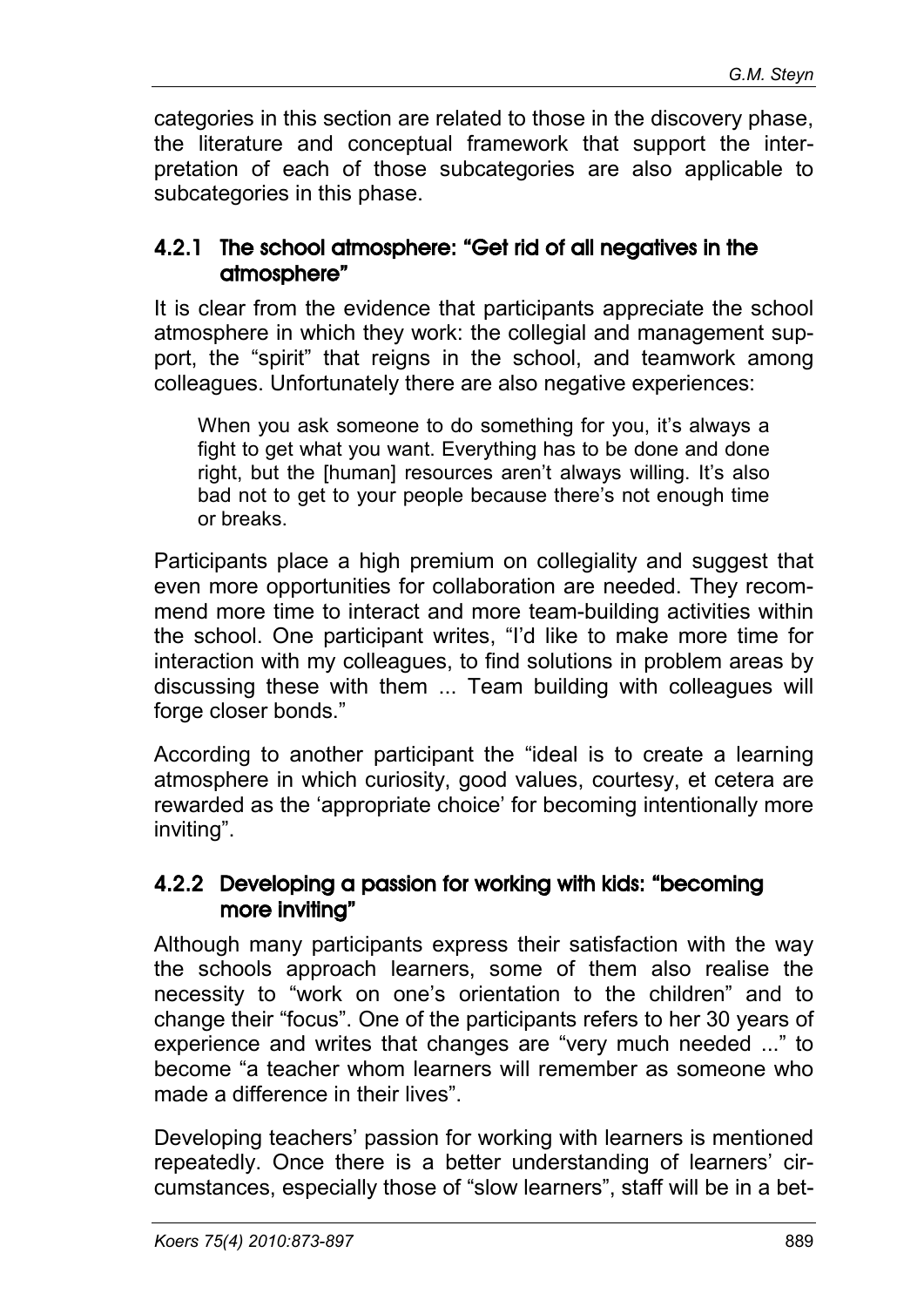ter position to approach learners with empathy. Participants suggest that teachers should attempt to imagine themselves in every learner's situation ("placing myself in other people's shoes"); to "be there" for the learners – to be "more available"; to pay "more attention to positive learners than to trouble makers"; to conduct "personal interviews with learners"; and to motivate learners "by remaining cool and collected and positive". Many of them, referring to their approach to the teaching situation, suggest that they should "review and research" the subjects they teach "to make lessons more interesting"; "change a few things so that teaching and education can be fun again"; change their lesson presentation; and develop a positive attitude by reading motivational books. A few participants also acknowledge the importance of laughing in the classroom. In short, as one participant writes: "VERY IMPORTANT: to act inviting ... focus on what is best and most positive in each learner. They are the parents, teachers and leaders of tomorrow ... One's chief aim is the learner's total wellbeing."

Becoming and developing a more inviting school community includes the physical environment where all interactions in education take place.

### 4.2.3 Physical resources and running of the school: "Take broad responsibility for overall picture of school system"

Although participants appreciate their current physical resources and the running of the school as in the case of the previous subcategory, they also have views on how systems could be improved. Some of the participants believe that "aesthetic aspects" such as the school gardens, entrance, staff room, hall and playgrounds could be improved to become more inviting and child friendly. One participant complains about lawn mowers that make a lot of noise during schools hours. The noise makes the learners restless and the teacher edgy.

One of the schools does not have enough classrooms and office space since learners' numbers have increased significantly during the past few years. A participant makes the following comment:

Every teacher should have his or her own classroom or office. Having to move around is a headache. All staff members should have places of their own where they can relax and feel secure. Recharging in your own personal space is good for relationships and positive attitudes.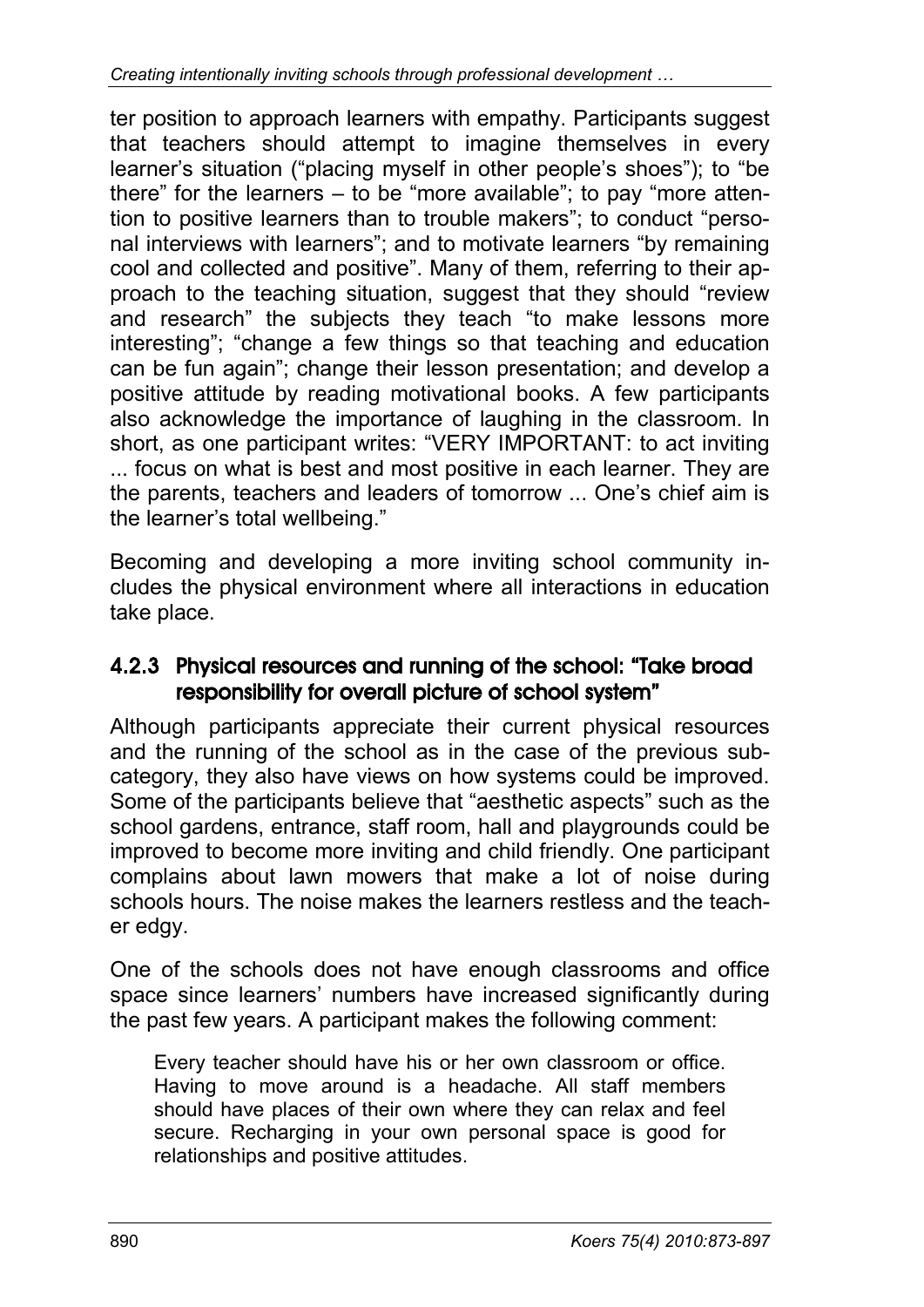Upon inquiring about this through member checking, one school has acknowledged that this is "a frustration we are trying to get under control". At present "the main subjects (English, Afrikaans, Mathematics) are firmly anchored" in classrooms while the auxiliary subjects (two periods per week) "get pushed around" and teachers need to conduct these lessons in the school hall.

Two participants acknowledge that they have a large school yet feel that discipline could improve. One of them points out that, to avoid loss of valuable time, class movements ought to be carried out more smoothy, even when big groups have to assemble.

Many of the participants also believe that their current reward system needs attention. One participant would like financial rewards for teacher performance. Another participant makes the following comment about the reward system for learners:

The feeling among the educators is that, while learners do get some rewards at present, they should be rewarded for good performance in a wider range of areas. When poorer learners show an improvement, however slight, there should be a reward of some kind.

Some of the participants acknowledge shortcomings in the way they run their own classrooms. They want to "tackle things in a new and different way", "investigate new methods of using time more effectively" and "find shortcuts, especially when it comes to red tape".

The principal of School B expresses the following view on the running of the school as a whole:

All staff members should buy into the dream and take broad responsibility for the overall picture of the school system. They [the teachers] should be understanding about decisions that transcend one's own responsibilities and not be apathetic about new projects. They need to think 'outside the box' and make suggestions (instead of complaints).

It is clear from the above that physical resources and the smooth running of schools have an effect on every role player. Leadership plays a key role in this regard.

### 4.2.4 Leadership: "Communication between management and staff not satisfactory"

Although the majority of participants praise their principals for their effective leadership, a few participants suggest ways of improving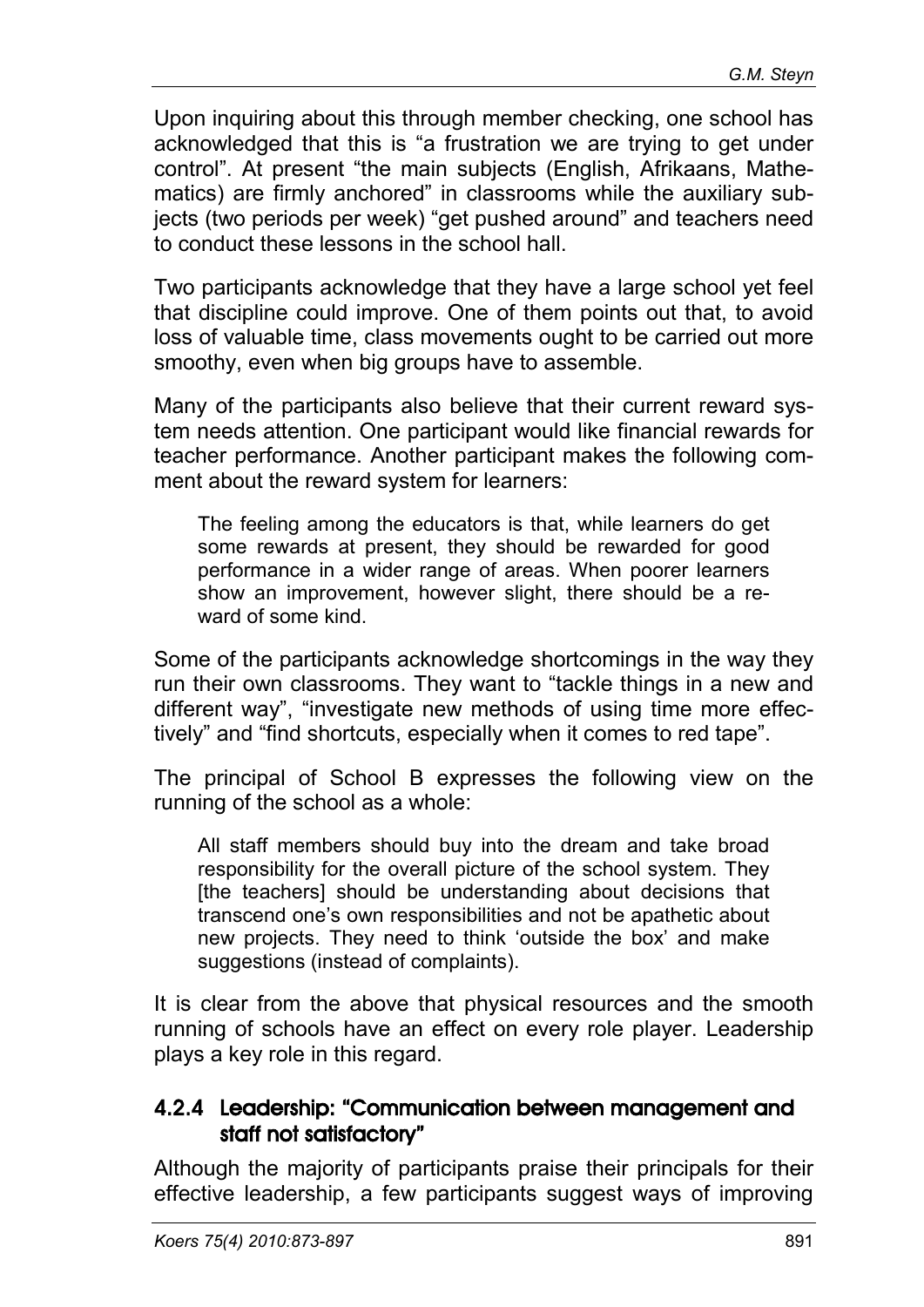the current situation. Some of them refer to unmanageable workloads and unnecessary marking and assessment. One participant suggests: "Allow educators to stick to their calling – no irrelevant jobs like sweeping floors or wiping window panes. These things reduce work satisfaction."

Others would prefer fewer extramural activities to ease the workload of teachers. An area that participants believe could improve is the communication between management and staff. One participant comments: "I would like to see an effective system in place." Such a system would allow for more participative decision making, especially as regard to teachers' own retraining choices. It is clear that teachers prefer a democratic leadership style, without "prescriptiveness".

# 5. Conclusion

This study pursued the AI theoretical perspective to analyse staff's perceptions of IE as an example of PD. It entailed an inquiry that began with appreciation of what is currently working effectively in schools, to create an inviting school culture. It also offers consideration of points of future development in schools so that they may become intentionally more inviting. The findings are summarised in Figure 1, which indicates the contribution of the discovery phase (current practices relating to the IE model) and the dreaming phase (to motivate the schools to become intentionally more inviting) to the creation of a school culture that is more conducive to effective teaching and learning.

The discovery phase in the study reveals numerous positive aspects relating to IE in the schools' approach to teaching and learning. These positive aspects placed the two schools in an advantageous position to apply for the inviting school award from the International Award for Invitational Schools. Since the IE approach has not been intentionally applied, it was necessary to determine which aspects needed to be addressed in order to align the schools with the assumptions of IE. It was during a workshop on IE that schools were led to a clear understanding of how IE could be contextualised to meet the requirements of an intentionally inviting school. This article attempted to focus on staff's positive experiences regarding the current approach to teaching and learning in schools and the necessary strategies that may be introduced to assist staff and their schools in becoming intentionally inviting. It is however, recommended that a follow-up study should be done to determine the views of learners on the schools' attempt to create an inviting school environment.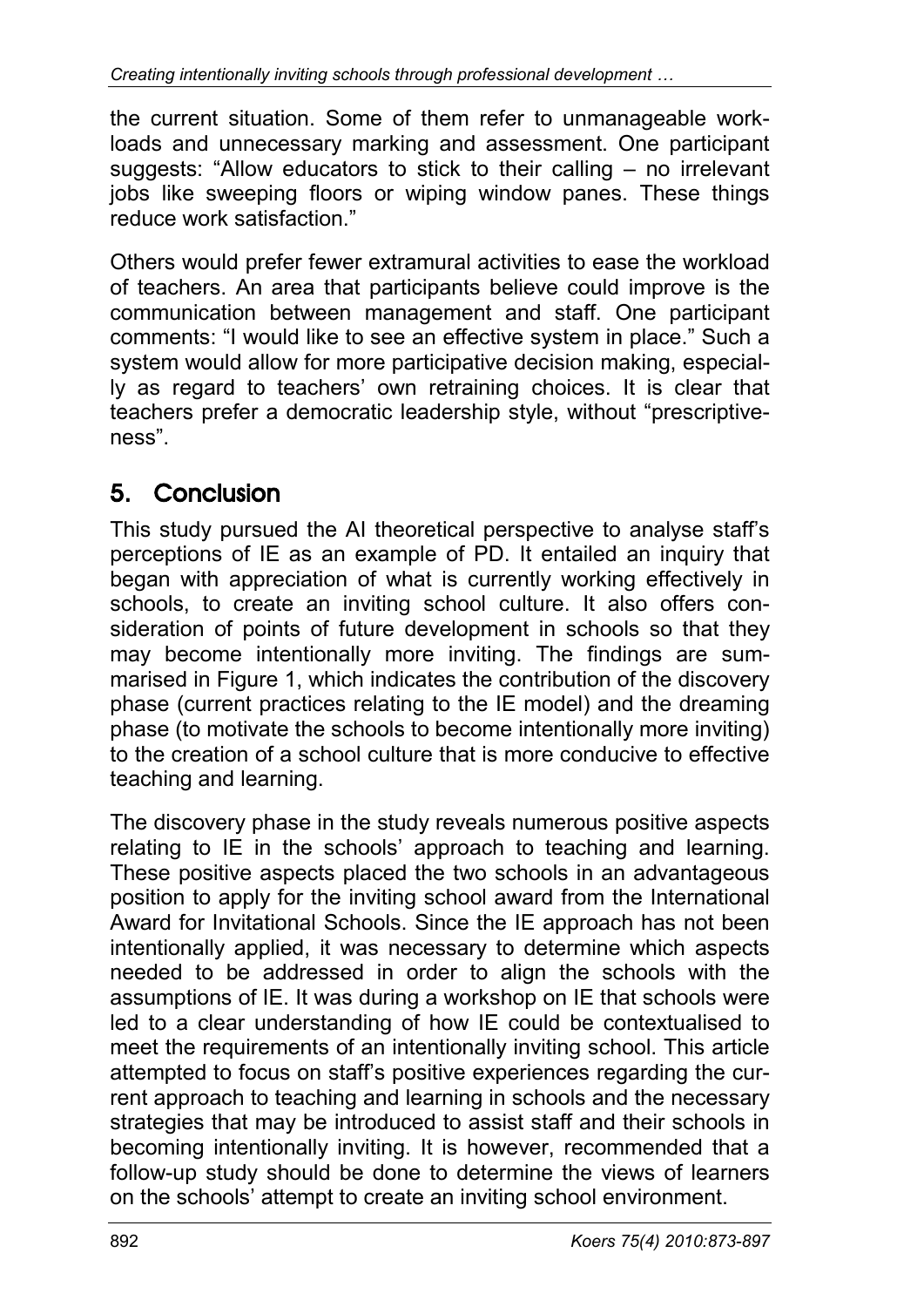### **Figure 1: Assessing current practices and exploring improvements to create intentionally inviting**

| What is: Assessing current best<br>practices (discovery)                                                                                             | What should be: Exploring to<br>intentionally<br>inviting<br>create<br>practices (dreaming)                                                                                                                                            |
|------------------------------------------------------------------------------------------------------------------------------------------------------|----------------------------------------------------------------------------------------------------------------------------------------------------------------------------------------------------------------------------------------|
| A nurturing school atmosphere:<br>come to school with a song in my<br>heart"                                                                         | The school atmosphere: "Get rid<br>of all negatives in the atmos-<br>phere"                                                                                                                                                            |
| good spirit, peaceful atmosphere, com-<br>radeship among teachers, collegial<br>support, sense of belonging                                          | people are not always willing to<br>work together, more<br>time<br>to<br>interact and more team-building<br>activities required                                                                                                        |
| Approach to learners: developing<br>"a<br>passion for working with kids"                                                                             | Developing a passion for working<br>with kids: "becoming more invit-<br>ing"                                                                                                                                                           |
| "commitment" to and "passion" for<br>learners, every child gets recognition,<br>staff help learners to develop their full<br>potential               | Staff should work on their orien-<br>tation to children - have better<br>understanding of learners' cir-<br>cumstances, pay more attention<br>to positive learners, make les-<br>sons more interesting, develop a<br>positive attitude |
| Physical resources: "beautiful" schools,<br>"good facilities", and "smooth running"                                                                  | Physical resources and running<br>of the<br>school: "Take<br>broad<br>responsibility for overall picture of<br>school system"                                                                                                          |
| gratitude for the physical appearance<br>of schools, excellent neighbourhood,<br>small classes with personal attention to<br>learners, good planning | Aesthetic aspects can be more<br>inviting, lawnmowers make a lot<br>of noise – make<br>staff and<br>learners restless, not enough<br>classrooms, discipline can im-<br>prove, "Tackle things in a new<br>and different way"            |
| The role of the principals: "incredible<br>leadership"                                                                                               | "Communication<br>Leadership"<br>between management and staff<br>not satisfactory                                                                                                                                                      |
| principals "stunning", "excellent head,<br>very involved", "humane", "positive",<br>"incredible leadership"                                          | Workload of staff requires atten-<br>tion, communication not effective,<br>more joint decision making re-<br>quired                                                                                                                    |
|                                                                                                                                                      |                                                                                                                                                                                                                                        |

Main aim: To create intentionally inviting schools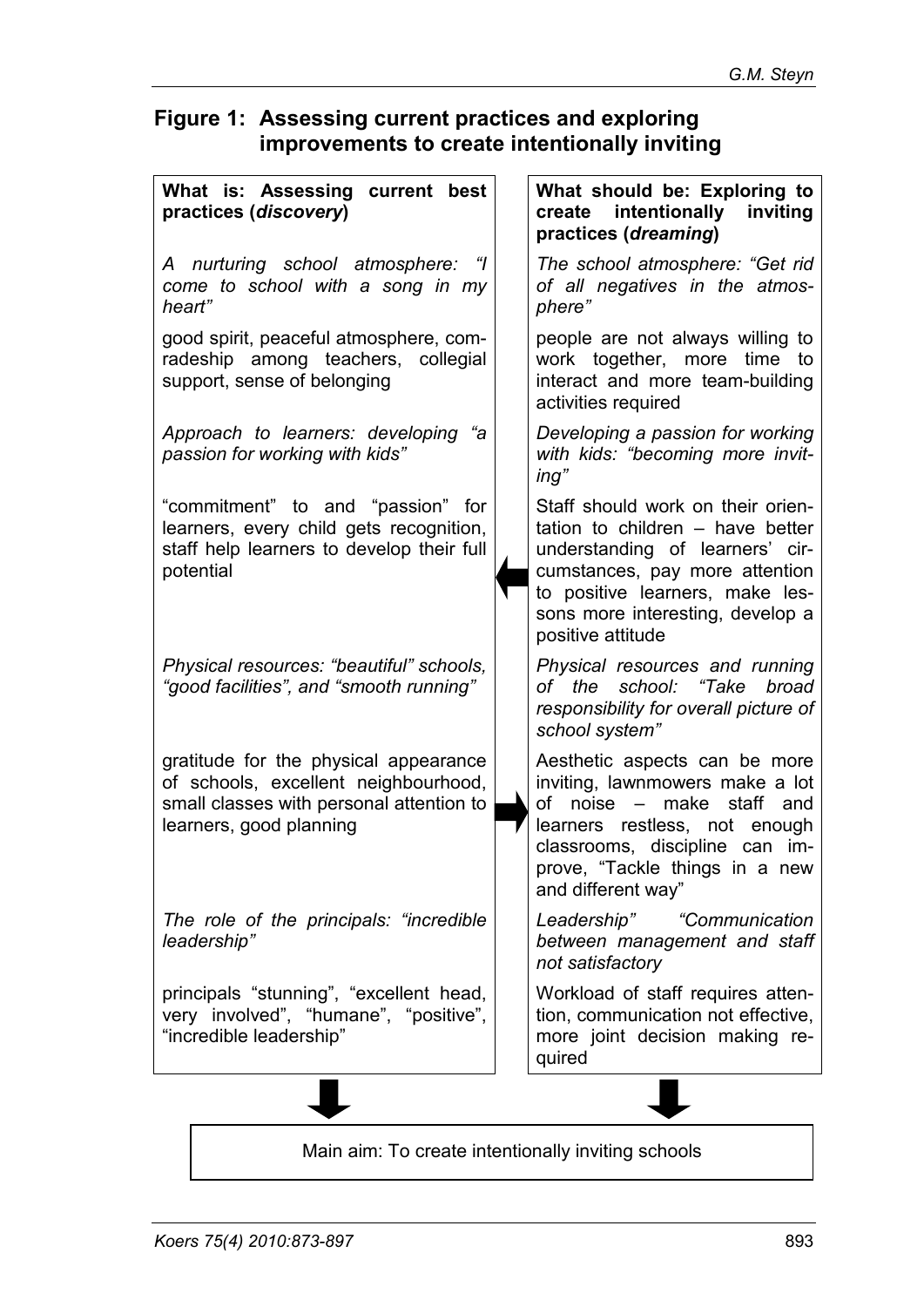Aligning schools to become intentionally inviting implies the implementation of certain school development strategies to bridge the gap between where schools are and where they need to be in order to be inviting in their approach to teaching and learning. This also indicates that the quality of schools depends on the professional growth of staff, since school effectiveness and PD of staff in schools are closely linked. The majority of South African schools are acknowledged to be in "a state of disaster" (Bloch, 2008:19) or "in crisis" (Bloch, 2008:19; Paton, 2006:1) and this has a major impact on the quality of teaching and learning in such schools. By focusing on creating intentionally inviting schools, school cultures that are conducive to effective teaching and learning could be created.

### **List of references**

- ANON. 2007. What is professional learning? http://www.deet.nt.gov.au/ education/professional learning/docs/what is prof learning.pdf Date of access: 17 Aug. 2008.
- ASBILL, K. & GONZALEZ, M.L. 2000. Invitational leadership: teacher perceptions of inviting principal practices. *Journal of invitational theory and practice*, 7(1):14-27.
- AUSTRALIA. Department of Education, Employment and Workplace. 2008. Teachers for the 21st century – making the difference. http://www.dest. gov.au/sectors/school\_education/policy\_initiatives\_reviews/reviews/previo us reviews/teachers for the 21st century.html Date of access: 19 Aug. 2008.
- BAROHNY, E. 2008. Making connections: grounding professional development in the developmental theories of Vygotsky. *The teacher educator*, 43(2):134-155, Apr./Jun.
- BERNAUER, J. 2002. Five keys to unlock continuous improvement. *Kappa delta pi record*, 38(2):89-92, Winter.
- BILLINGS, D.M. & KOWALSKI, K. 2008. Appreciative inquiry. *The journal of continuing education in nursing*, 39(3):104, Mar.
- BLOCH, G. 2008. SA in the midst of an education crisis. *The Star*: 19, 31 Jul.
- BUSHE, G.R. 2007. Appreciative inquiry is not (just) about the positive. *OD practitioner*, 39(4):30-35.
- BUSHE, G.R. & KASSAM, A.F. 2005. When is appreciative inquiry transformational? A meta-case analysis. *The journal of applied behavioral sciences*, 41(2):161-181.
- CALBRESE, R.L., HUMMEL, C. & MARTIN, T.S. 2007. Learning to appreciate at-risk students: challenging the beliefs and attitudes of teachers and administrators. *International journal of educational management*, 21(4):275-291.
- CHALMERS, L. & KEOWN, P. 2006. Communities of practice and professional development. *International journal of lifelong learning*, 25(2):139-156.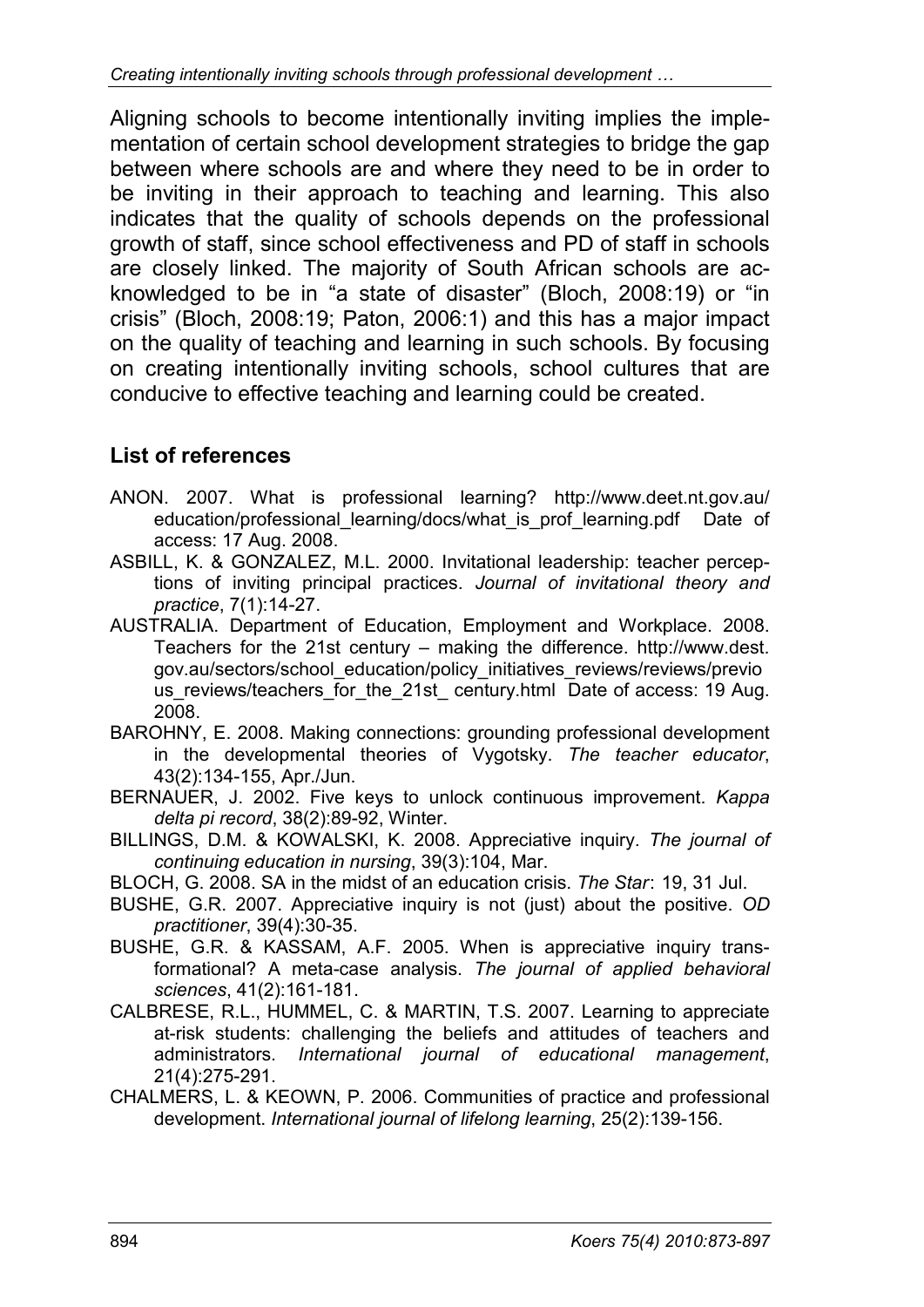- COOPERRIDER, D.L. & SRIVASTVA, S. 1987. Appreciative inquiry in organisational life. *Research in organisational change and development*, 1:129-169. http://www.appreciativeinquiry.org/AI-Life.html Date of access: 1 Apr. 2009.
- CORBIN, J. & STRAUSS, A. 2008. Basics of qualitative research. 3rd ed. London: Sage.
- CRESWELL, J.W. 2007. Qualitative inquiry and research design: choosing among five approaches. 2nd ed. Thousand Oaks: Sage.
- DARLING, L.F. 2008. Innovations in teacher education: a social constructivist approach. *Canadian journal of education*, 31(3):780-784.
- DARLING-HAMMOND, L. & RICHARDSON, N. 2009. Teacher learning. *Educational leadership*, 66(5):46-53, Feb.
- DESIMONE, L.M., SMITH, T.M. & UENO, K. 2006. Are teachers who sustained content-focused professional development getting it? An administrator's dilemma. *Educational administration quarterly*, 42(2):179-215.
- DIXON, N.M. 1998. The responsibilities of members in an organization that is learning. *The learning organization*, 5(4):161-167.
- DORING, A. 2002. Lifelong learning for teachers: rhetoric or reality? *Challenging futures? Changing agendas in teacher education*, 3-7, Feb. Armidale. http://scs.une.edu.au/CF/Papers/pdf/ADoring.pdf Date of access: 17 Aug. 2008.
- DREHER, E.D. 2002. Leading the *Toa*: the energizing power of respect. *The learning organisation*, 9(5):206-213.
- DUNLAP, C.A. 2008. Effective evaluation through appreciative inquiry. *Performance improvement*, 47(2):23-29, Feb.
- DYMOKE, S. & HARRISON, J.K. 2006. Professional development and the beginning teacher: issues of teacher autonomy and institutional conformity in the performance review process. *Journal of education for teaching*, 32(1):71-92.
- EGLEY, R. 2003. Invitational leadership: does it make a difference? *Journal of invitational theory and practice*, 9:57-70.
- ELLEVEN, R.K. 2007. Appreciative inquiry: a model for organizational development and performance improvement in student affairs. *Education*, 127(4):451-465, Summer.
- GALLOWAY, H. 2004. Job-embedded professional development. http://www. txstate/edu/edphd/PDF/jobpd.pdf Date of access: 6 Apr. 2010.
- GIORGI, A. 1985. The phenomenological psychology of learning and the verbal learning tradition. (*In* Giorgi*.* A., *ed.* Phenomenology and psychological research. Pittsburgh: Duquesne University Press. p. 23-85.)
- GRESHAM, G. 2007. An invitation into the investigation of the relationship between mathematics anxiety and learning styles in elementary preservice teachers. *Journal of invitational education theory and practice*, 13:24-33.
- HEANEY, L. 2004. Leading professional development: a case study. *The international journal of educational management*, 18(1):37-48.
- HIRSH, S. 2005. Professional development and closing the achievement gap. *Theory into practice*, 44(1):38-44.
- HODKINSON, H. & HODKINSON, P. 2005. Improving schoolteachers' workplace learning. *Research papers in education*, 20(2):109-131, Jun.
- HONG KONG. EDUCATION BUREAU. 2006. Continuing professional development of teachers. http://www.edb.gov.hk/index.aspx?langno= 1&nodeid=1309 Date of access: 21 Aug. 2008.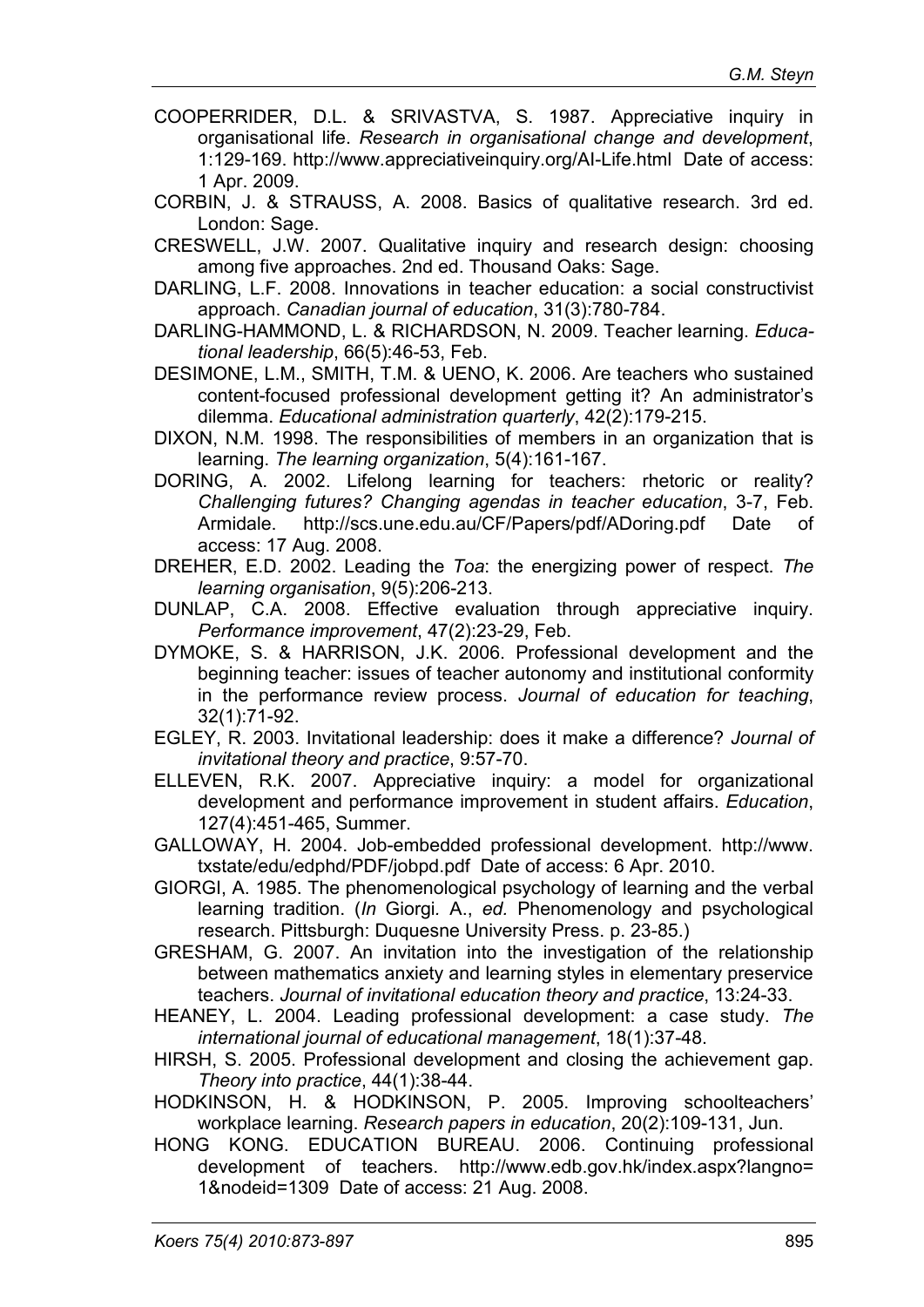- HUNTER, M. & SMITH, K.H. 2007. Inviting school success: invitational education and the art class. *Journal of invitational practice and theory*, 13:8-23.
- INVITING SCHOOL AWARD. 2010. Inviting School Award 2010. http://www.invitationaleducation.net/Invitational%20School%20Survey-Revised/index2.shtml Date of access: 23 Mar. 2010.
- KING, M.B. & NEWMAN, F.M. 2001. Building school capacity through professional development: conceptual and empirical considerations. *The international journal of educational management*, 15(2):86-94.
- KITCHEN, J. 2009. Relational teacher development: growing collaboratively in a hoping relationship. *Teacher education quarterly*, 36(2):45-62*.*
- KOK, J.C. & VAN DER MERWE, M.P. 2002. Invitational education: adding uniqueness – an empirical study. Paper presented at the 18th International Conference of the IAIE, Kennesaw State College, Atlanta, United States of America, 10, 12 October 2002.
- LEE, H-J. 2005. Developing a professional development programme model based on teachers' needs. *The professional educator*, 27(1 & 2):39-49, Fall, 2004 & Spring, 2005.
- LEHNER, R. & HIGHT, D.L. 2006. Appreciative inquiry and student affairs: a positive approach to change. *College student affairs journal*, 25(2):141- 151, Spring.
- LEWIS, J. & VAN TIEM, D. 2004. Appreciative inquiry: a view of a glass half full. *Performance improvement*, 43(8):19-24.
- LINCOLN, Y.S. & GUBA, E.G. 1985. Naturalistic inquiry*.* London: Sage*.*
- MAREE, K. & VAN DER WESTHUIZEN, C. 2010. Planning a research proposal. (*In* Maree, K., *ed.* First steps in research. Pretoria: Van Schaik. p. 24-45.)
- MARTENSSON, M. 2000. A critical review of knowledge management as a tool. *Journal of knowledge management*, 4(3):204-216.
- MCMILLAN, J.H. & SCHUMACHER, S. 2006. Research in education: evidencebased inquiry. 6th ed. Boston: Pearson.
- MEIERS, M. & INGVARSON, L. 2005. Investigating the links between teacher professional development and student learning outcomes. http://www. dest.gov.au/NR/rdonlyres/993A693A-3604-400F-AB81-57F70A 8A83A6/8039/Vol1Rev Final 26Sept05.pdf Date of access: 21 Aug. 2008.
- MESTER, C., VISSER, D., ROODT, G. & KELLERMAN, R. 2002. Leadership style and its relation to employee attitudes and behaviour. *Industrial psychology*, 29(2):72-82.
- MOSWELA, B. 2006. Teacher professional development for the new school improvement: Botswana. *International journal of lifelong education*, 25(6):625-632, Nov./Dec.
- NEGRIONI, P.J. 2005. Another teacher professional development day? Lose another day of class time? Can we afford this? *Journal of staff development*, 26(1):58, 72, Winter.
- NOVAK, J.M. & PURKEY, W.W. 2001. Invitational education*.* Bloomington: Phi Delta Kappa Educational Foundation.

PATON, C. 2006. Education in crisis: a lot to learn. *Financial mail*: 1, 8 Sept.

PAXTON, P. 2003. Inviting e-learning: how hard can it be? *Journal of invitational theory and practice*, 9:23-40.